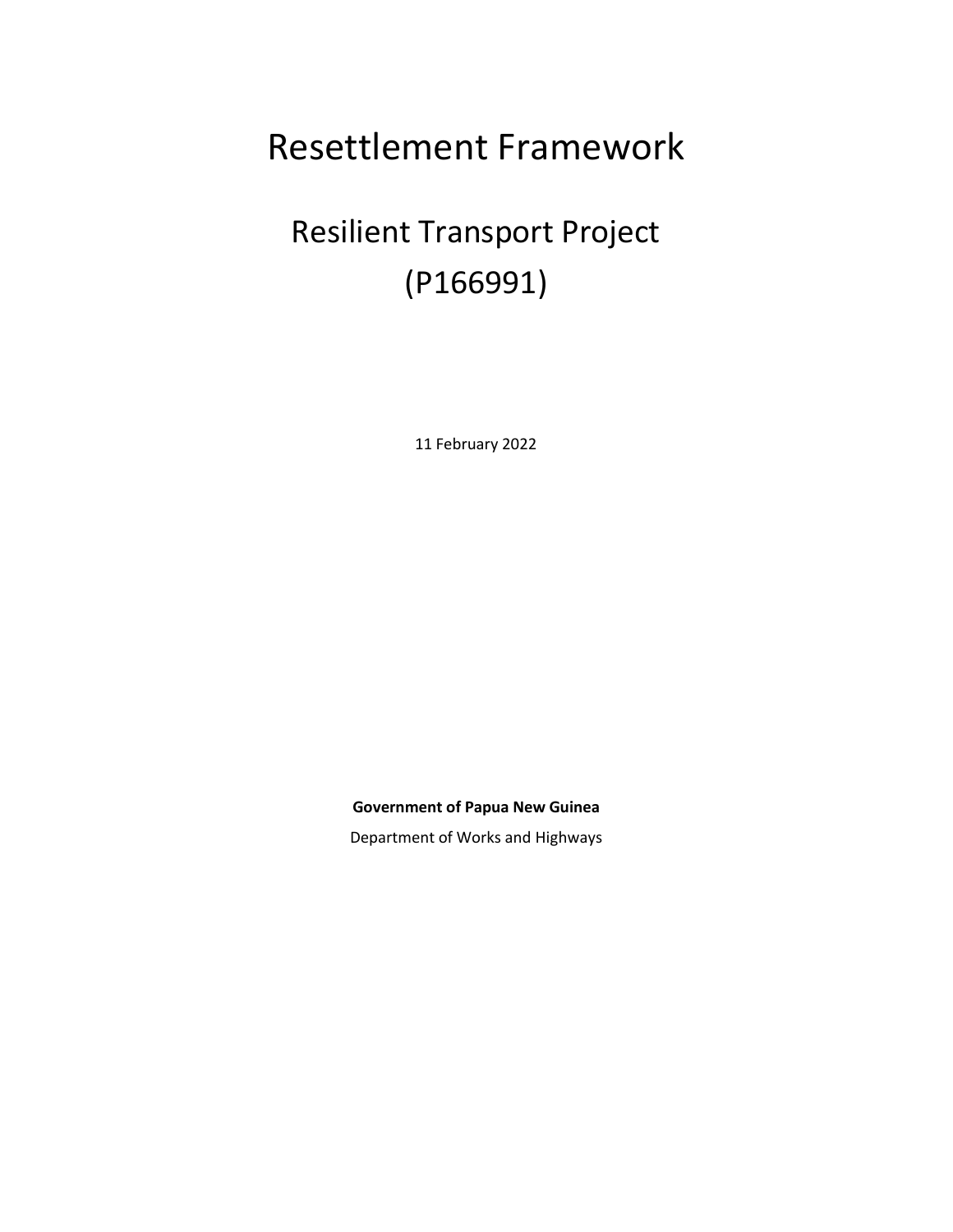### **Document Control**

| <b>Version</b>   | Date       | <b>Description</b> |
|------------------|------------|--------------------|
| Rev <sub>0</sub> | 22/11/2021 | 1st Draft          |
| Rev1             | 21/12/2021 | $2nd$ Draft        |
| Rev2             | 28/01/2022 | 3rd Draft          |
| Rev3             | 11/02/2022 | Final              |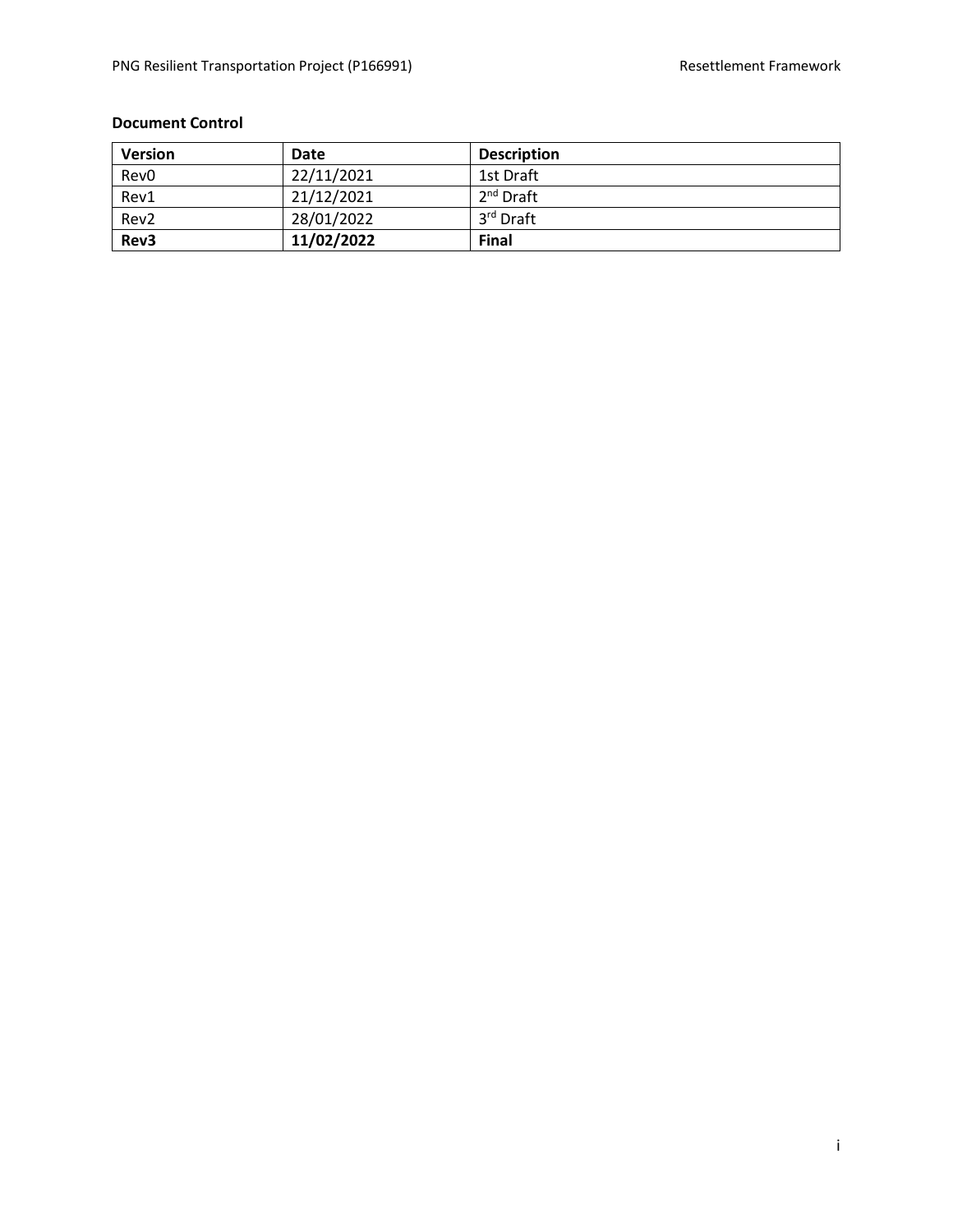# **Table of Contents**

|                | 1              |  |  |  |
|----------------|----------------|--|--|--|
|                | 1.1            |  |  |  |
|                | 1.2            |  |  |  |
|                | 1.3            |  |  |  |
|                | 1.4            |  |  |  |
|                | 1.5            |  |  |  |
| $\overline{2}$ |                |  |  |  |
| 3              |                |  |  |  |
|                | 3.1            |  |  |  |
|                | 3.1.1          |  |  |  |
|                | 3.2            |  |  |  |
|                | 3.3            |  |  |  |
|                | 3.4            |  |  |  |
|                | 3.5            |  |  |  |
| 4              |                |  |  |  |
|                | 4.1            |  |  |  |
|                | 4.2            |  |  |  |
| 5              |                |  |  |  |
|                | 5.1            |  |  |  |
|                | 5.2            |  |  |  |
| 6              |                |  |  |  |
|                | $\overline{7}$ |  |  |  |
|                |                |  |  |  |
|                | 7.2            |  |  |  |
| 8              |                |  |  |  |
|                | 8.1            |  |  |  |
|                | 8.2            |  |  |  |
|                | 8.3            |  |  |  |
|                |                |  |  |  |
|                |                |  |  |  |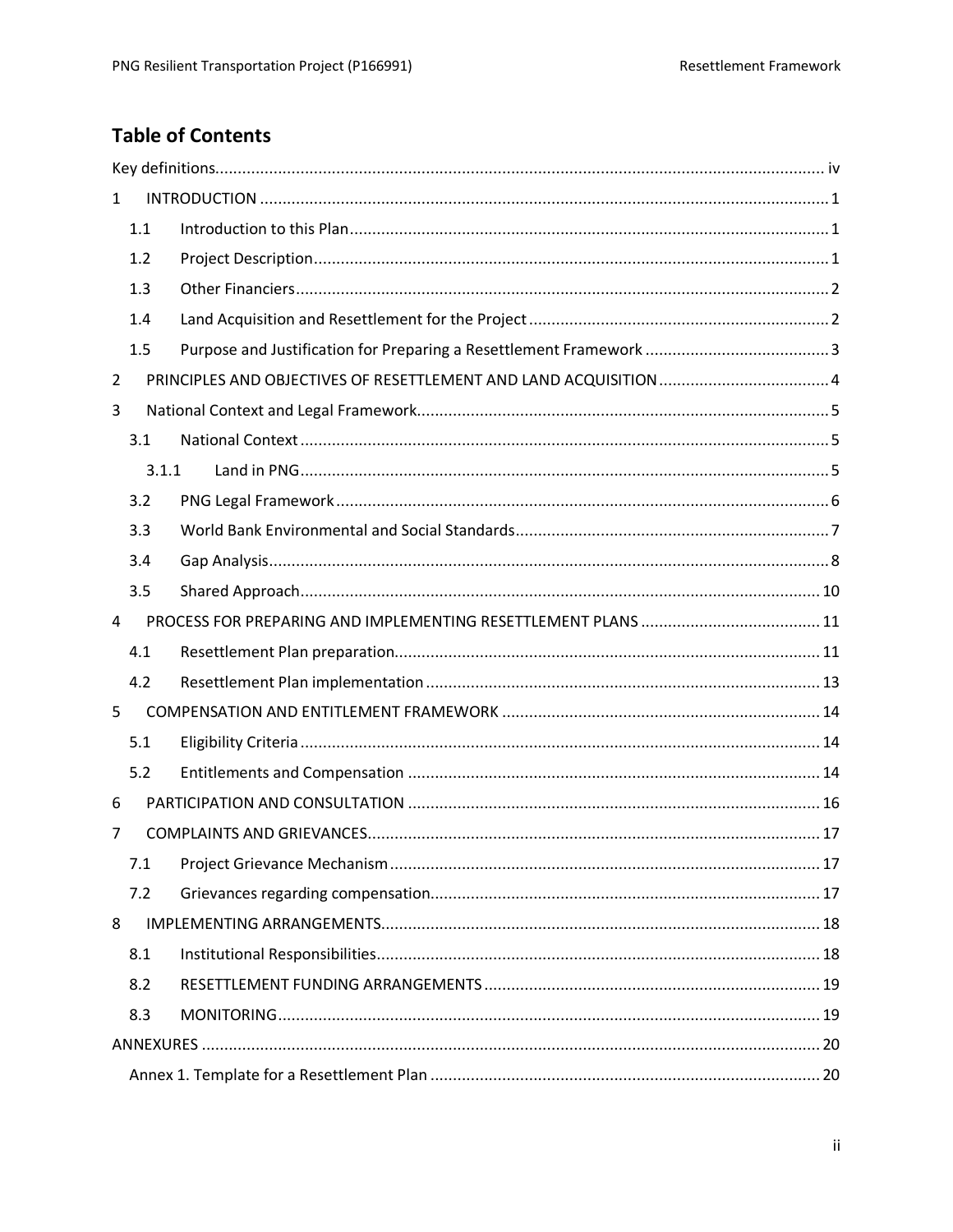# **List of Tables**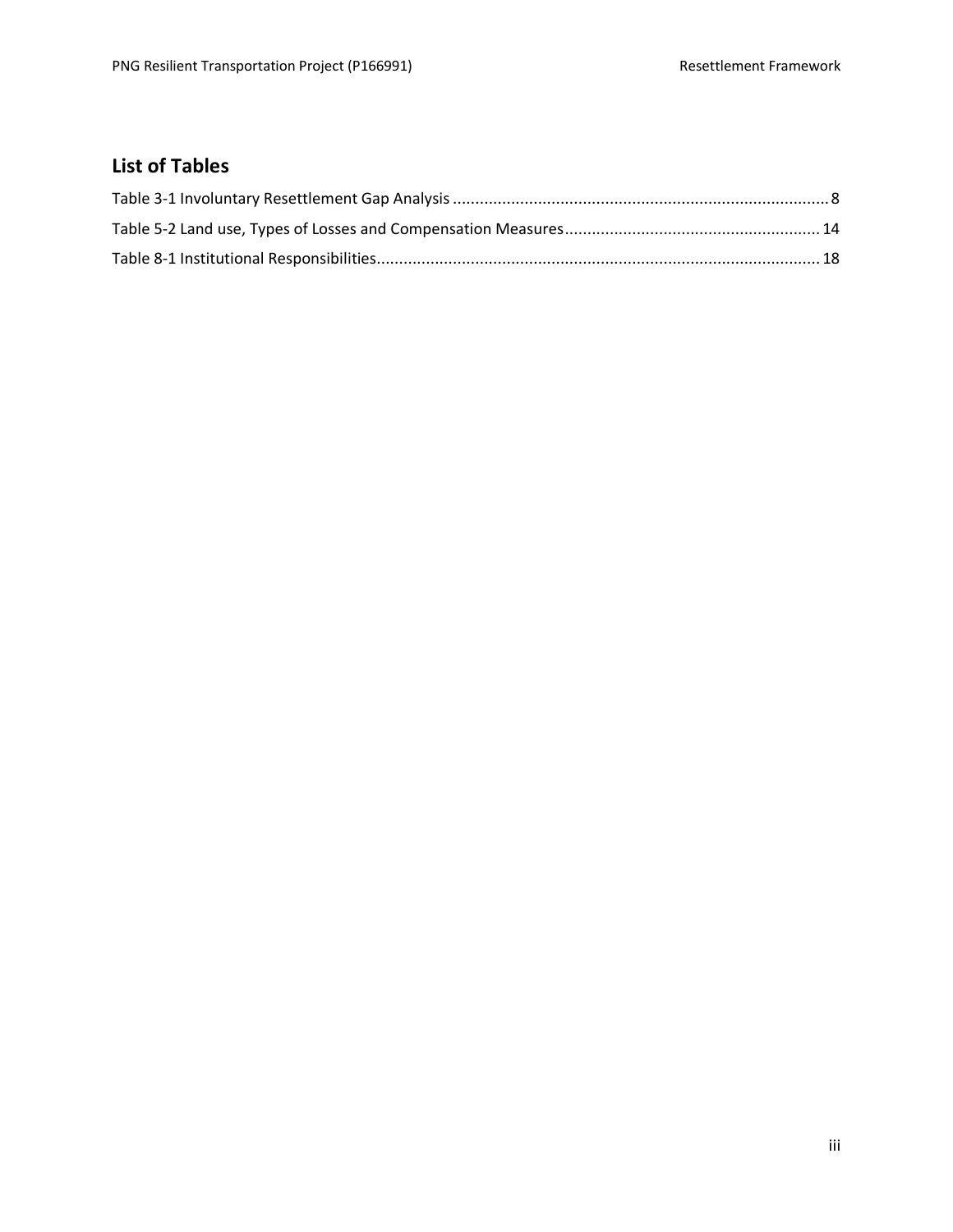# <span id="page-4-0"></span>**Key definitions**

**'Project Affected Persons'** (PAPs) are persons impacted by involuntary resettlement

**'Land Acquisition'** refers to all methods of obtaining land for project purposes, which may include outright purchase, expropriation of property, and acquisition of access rights, such as easements or rights of way. Land acquisition may also include: (a) acquisition of unoccupied or unutilized land whether or not the landholder relies upon such land for income or livelihood purposes; (b) repossession of public land that is used or occupied by individuals or households; and (c) project impacts that result in land being submerged or otherwise rendered unusable or inaccessible.

**'Restrictions on land use'** refers to limitations or prohibitions on the use of agricultural, residential, commercial, or other land that is directly introduced and put into effect as part of the Project. These may include restrictions on access to common property resources, restrictions on land use within utility easements, or safety zones.

**'Physical Displacement'** refers to relocation, loss of residential land or loss of shelter.

**'Economic Displacement'** refers to loss of land, assets or access to assets, leading to loss of income sources or other means of livelihood.

**'Involuntary Resettlement'** refers to physical and/or economic displacement as a result of Projectrelated land acquisition or restrictions on land use**.** Resettlement is considered involuntary when affected persons or communities do not have the right to refuse (land acquisition or restrictions on land use that result in displacement).

**'Negotiated Settlement'** refers to situations where the Borrower needs to acquire specific land or restrict its use for project purposes, but rather than doing so through an expropriation proceeding, the Borrower first tries to arrive at a mutually agreeable negotiated settlement with the landowner/user.

**'Road Corridor'** refers to the gazetted road reserve that has been acquired, by agreement or by compulsory process, and is recognised at the community level.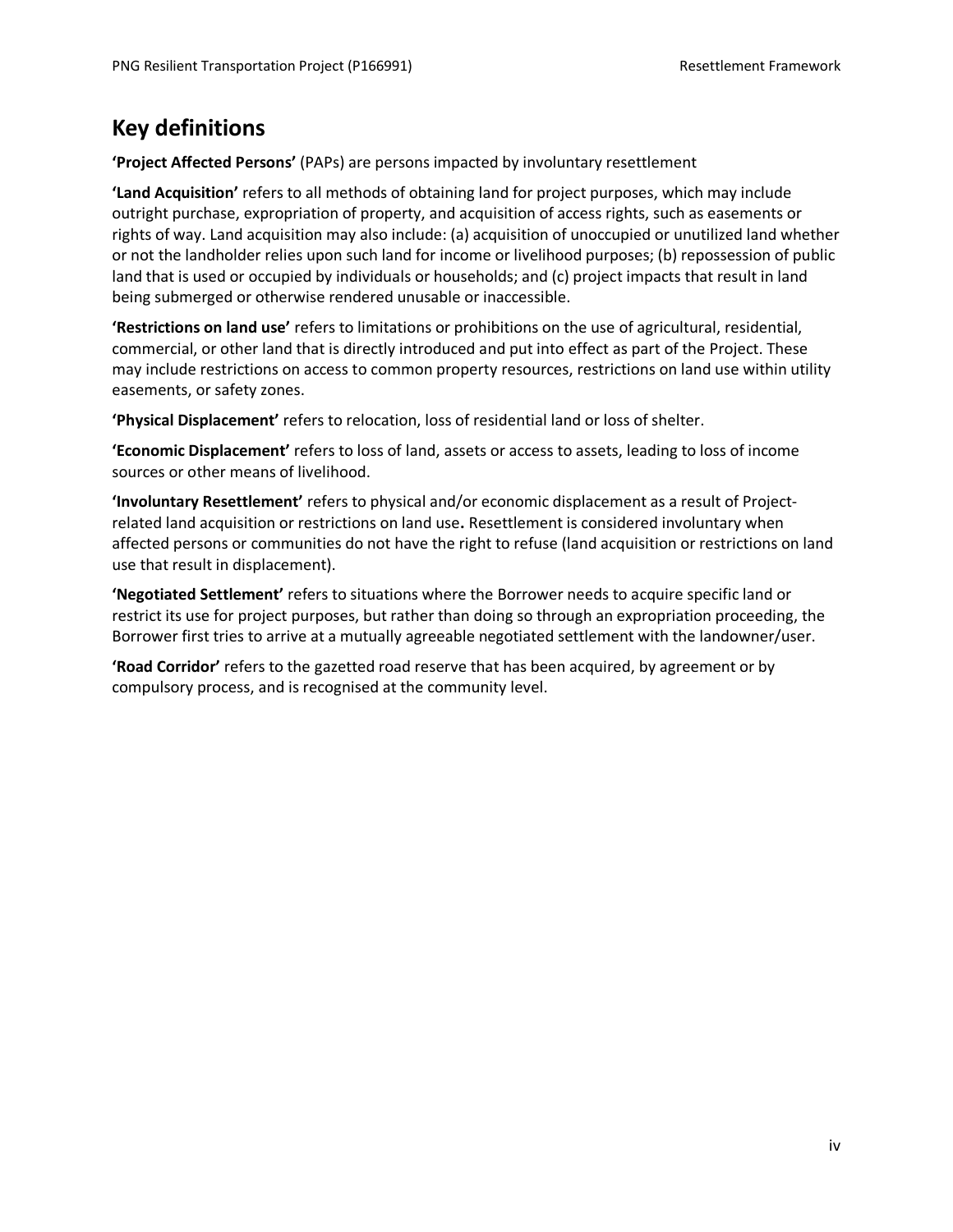# <span id="page-5-0"></span>**1 INTRODUCTION**

### <span id="page-5-1"></span>**1.1 Introduction to this Plan**

This Resettlement Framework (RF) has been prepared by the Department of Works and Highways (DOWH) for the Resilient Transportation Project (RT). This RF was developed during the initial design phase of the project and will be implemented in accordance with Government of PNG (GoPNG) legislation and the World Bank's requirements set out in *Environmental and Social Standard 5 - Land Acquisition, Restrictions on Land Use and Involuntary Resettlement and Environmental* and *Social Standard 7- Indigenous Peoples.*

# <span id="page-5-2"></span>**1.2 Project Description**

The proposed project aims to improve the quality of the road network and provide road users the benefit of a better and safer network.

Components and activities include:

- **Component 1: Improvement and Sustainable Maintenance of Ramu and Hiritano Highways -** This component will finance rehabilitation of a combined 64-69 kms of the Ramu and Hiritano Highways and finance maintenance of approximately 200kms of road.
	- $\circ$  Component 1.1: Ramu Highway (US\$73 million). This subcomponent will finance a single contract for design and reconstruction of 40-45km of the road and performance-based maintenance over a five-year period covering the full length – approximately 175km – of the Ramu Highway, from Waterais junction in Morobe province to Madang airport junction in Madang province.
	- o Component 1.2: Hiritano Highway (US\$23.0 million). This subcomponent will finance the design, supervision, and rehabilitation of the heavily trafficked 22.5km section between Laloki River on the boundary of the National Capital District) and Brown River under a design, build and performance-based maintenance contract, which will complete and extend the work under the ongoing RMRP2 on the Hiritano Highway.
	- $\circ$  Component 1.3: Road safety and community facilities (US\$2 million). The subcomponent will finance countermeasures to reduce road traffic crashes injuries, and fatalities on the Ramu and Hiritano highways, including better enforcement of regulations (speed limits, vehicle inspections, etc.). It will also support a road safety management capacity review to map out the situation, identify key stakeholders, and propose actions to improve road safety outcomes in the country. Activities under the safe system approach encompassing safe road users, safe vehicles, safe speeds, safe roads and roadsides, and post-crash care will be further developed during the project implementation. The project would also contribute to improving the quality and safety of pedestrian facilities along both the roads and bridges, and implement targeted traffic safety campaigns and awareness measures, prioritizing the needs of women traders working in roadside markets and school children who use the roads as pedestrians. As part of broader COVID19 protection measures, opportunities will be identified to install Water Sanitation and Hygiene (WASH) facilities whose broad health and hygiene impacts also include protection against COVID-19 and other infectious diseases.
- **Component 2**: Project Management and Institutional Strengthening (US\$12.5 million). This component would finance: (i) the establishment and operating costs of an Employer's Project Manager (EPM) within DOWH, including specialists in the area of project management,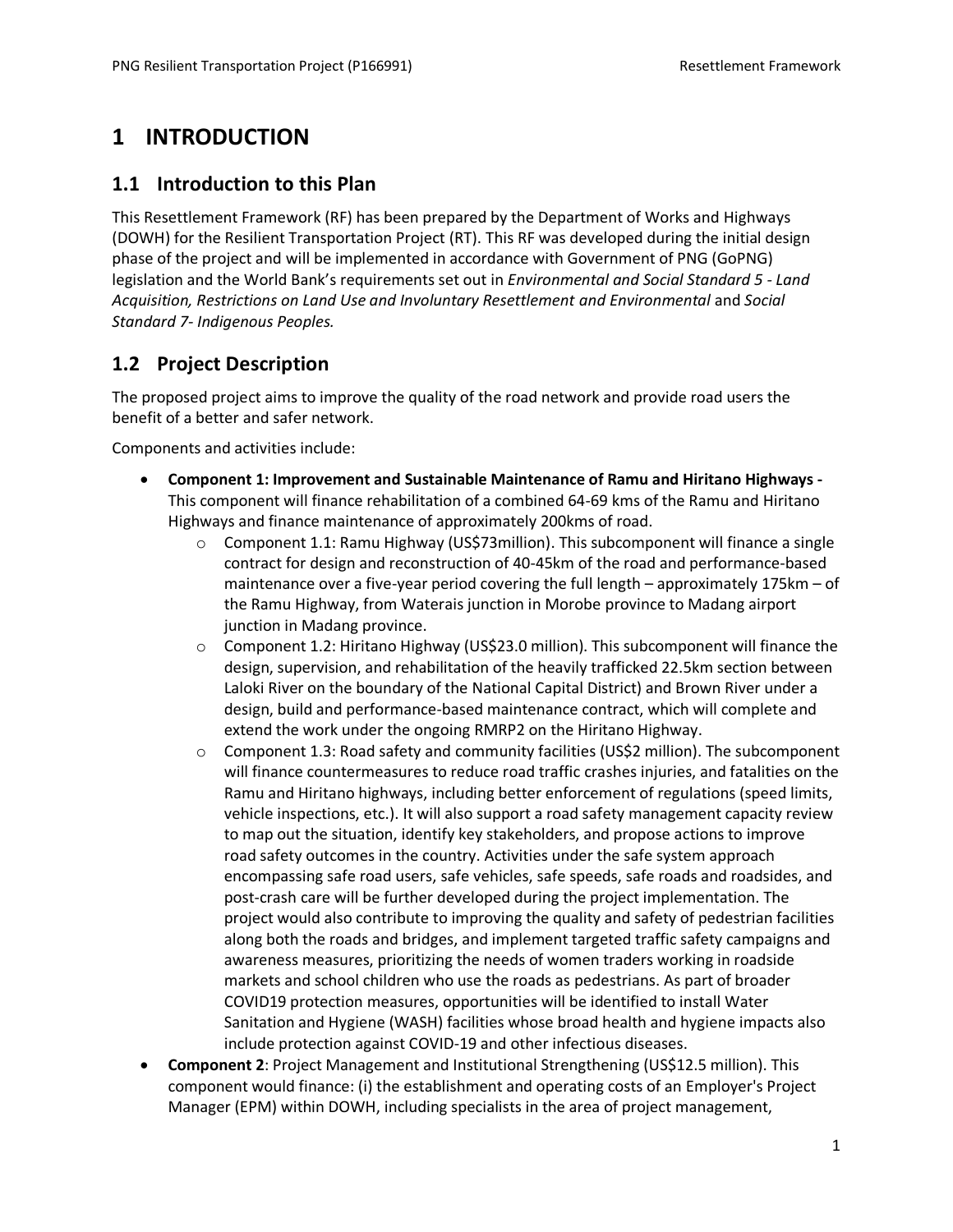safeguards, procurement, contract management and financial management and M&E; (ii) a range of institutional strengthening initiatives to support management and technical skills development in the road sector, including support to OPBRC contracting. As part of the institutional strengthening initiatives, the project would support the GoPNG to implement, in close coordination with other development partners, the sector reform agenda embodied in the Road Fund and Management Act, 2020, especially for reliable funding for multi-year road maintenance contracts. This TA program will be formulated and implemented alongside the institutional restructuring of DOWH. This support would be further discussed with DOWH and may include technical assistance (TA) for: (i) preparation of a OPBRC for the preservation and maintenance of the entire Hiritano Highway corridor and other national highways in the Southern region; (ii) Road Asset Management System enhancements and strengthening of Quality Assurance/Quality Control for construction and maintenance works; (iii) strengthening environmental and social risk management; and (iv) other training and capacity building opportunities to strengthen the capacity of DOWH and the Road Fund to manage PNGs road network.

• **Component 3:** Contingency emergency response component (CERC) to support post-disaster recovery such as impacts from extreme weather events, earthquakes or pandemics.

# <span id="page-6-0"></span>**1.3 Other Financiers**

Various financers, including the Asian Development Bank, Australian Government, European Investment Bank, European Union and the Overseas Economic Cooperation Fund of Japan, have financed infrastructure and road rehabilitation programs associated with these roads in the past. The most recent ADB financed bridge work on both Ramu and Hiritano was completed in 2017. Only small scale maintenance work financed by DFAT is currently ongoing and is due to be completed in 2022. As outlined in the ESIA, these works are not considered 'associated facilities' as they are not necessary for the project to be viable and have been conducted regardless of whether the project moves forward. However given this, it is recognised that there is a need to ensure consistency in the approach to environmental and social management, and the project is committed to standardising methods and procedures as outlined in the Pacific Region Infrastructure Facility (PRIF)'s 'Shared Approach for Managing Environmental and Social Risks and Impacts (refer Section 3).

### <span id="page-6-1"></span>**1.4 Land Acquisition and Resettlement for the Project**

Under Component 1: Improvement and Sustainable Maintenance of Ramu and Hiritano Highways, the Project involves the reconstruction, rehabilitation and maintenance of existing national highways. Works are expected to be confined to the established road corridor.

The Preliminary ESIA has conducted an initial assessment of potential land and resettlement impacts for targeted sections of the Ramu and Hiritano highways.

Corridors for both highways are understood to have been acquired by the Government during road construction / rehabilitation exercises in the 1990s and 2000s financed by the European Union, DFAT and JICA. However complete coverage of this acquisition needs to be confirmed.

The project will not involve significant economic and physical displacement. Minor land acquisition maybe required during reconstruction of the Ramu range section, including potential widening for passing lanes. No land acquisition is anticipated on other sections of the Ramu highway or the Hiritano Highway. It is possible that some residential structures may be impacted and will require to be moved back/re-established outside the corridor. Reconstruction and rehabilitation works may also impact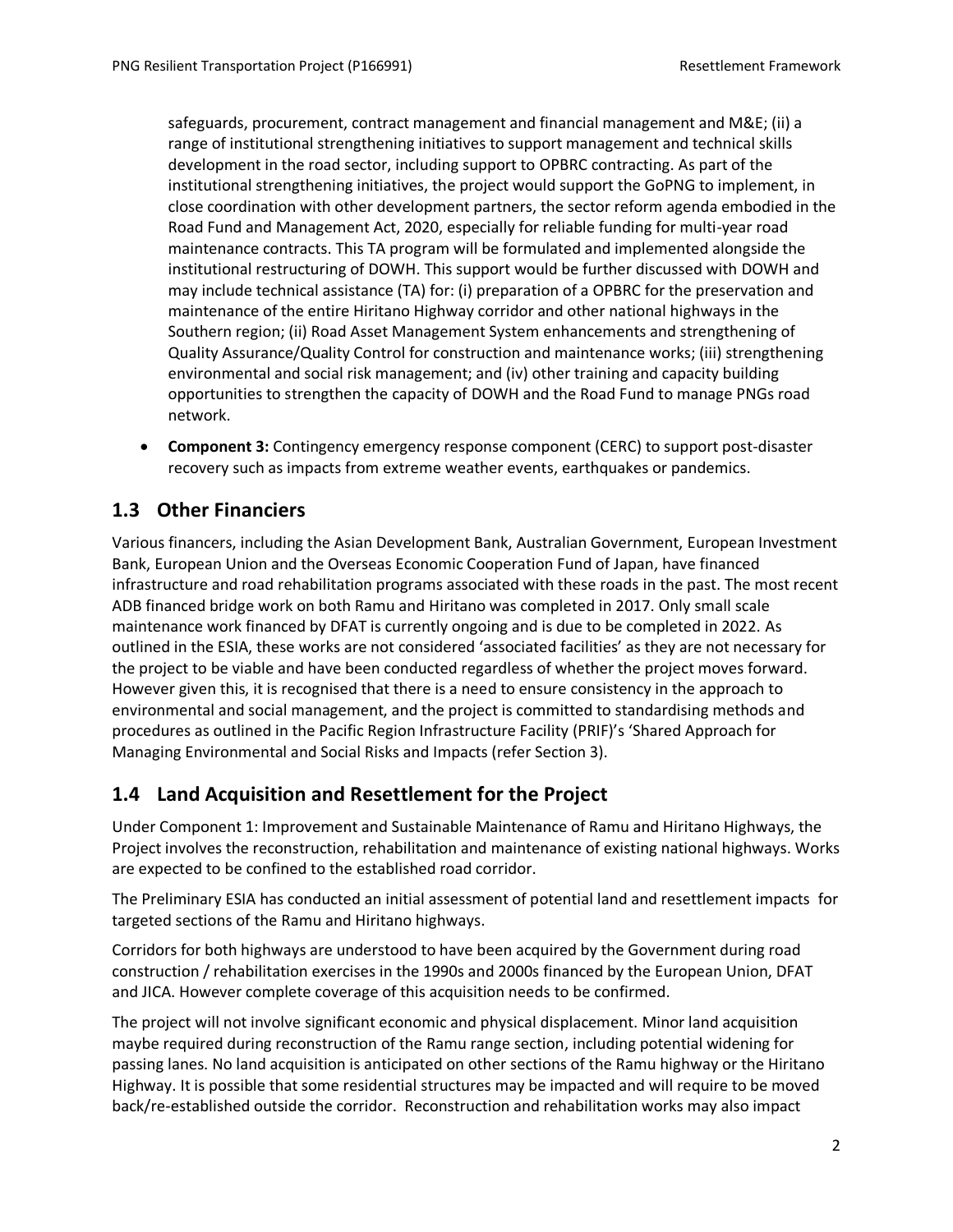small structures, economic crops and trees and other assets that are present within the established road corridor. A number of market areas may be temporarily affected by works, and small stalls and market vendors may experience temporary disruptions to business.

### <span id="page-7-0"></span>**1.5 Purpose and Justification for Preparing a Resettlement Framework**

While the Project has identified the Ramu and Hiritano Highways, at the time of project appraisal, the detailed design – including any realignment requirements in the Ramu Range section of the Ramu highway is yet to be determined.

This RF has been prepared to clarify resettlement principles, organisational arrangements and design criteria to be applied to subprojects during project implementation.

Potential resettlement impacts will be assessed during the sub-project design phase. If land acquisition and physical and/or economic displacement is required, a resettlement plan (RP) will be developed. A Resettlement Plan template is provided in Annex 1. The scope of requirements and level of detail of the RP will be commensurate with the magnitude and complexity of resettlement. The RP will form part of the agreement between the Government of PNG and the World Bank.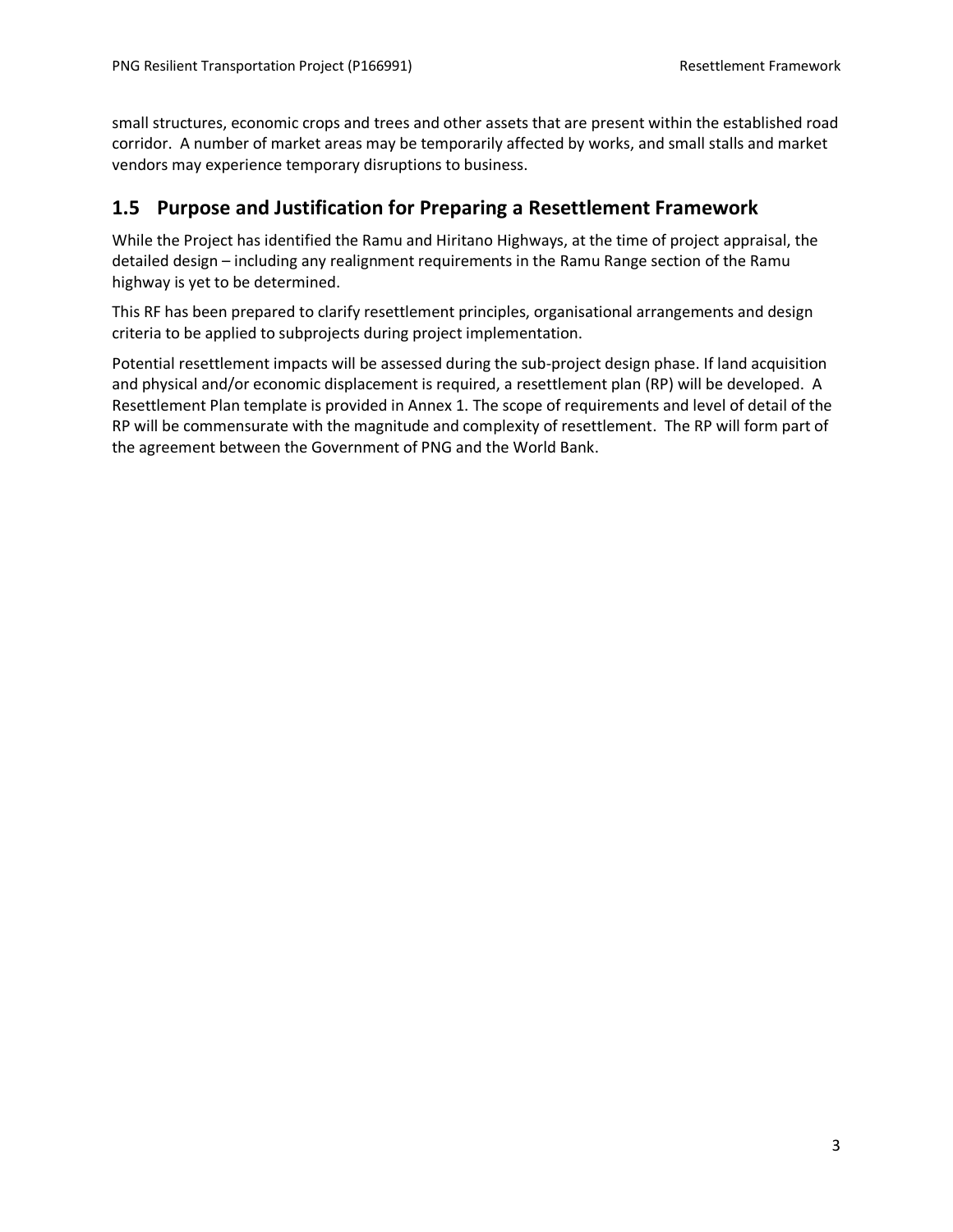# <span id="page-8-0"></span>**2 PRINCIPLES AND OBJECTIVES OF RESETTLEMENT AND LAND ACQUISITION**

The Project will be implemented in accordance with relevant PNG laws and the World Bank's Environmental and Social Framework (ESF). The ESF requires all World Bank Borrowers to comply with the Environmental and Social Standards (ESSs) for identifying, assessing and managing potential environmental and social risks and impacts associated with investment projects.

*ESS5: Land Acquisition, Restrictions on Land Use and Involuntary Resettlement* outlines the following objectives, which have been adopted in the preparation of the RF:

- Avoid or minimise involuntary resettlement where feasible;
- To avoid forced eviction;
- Assist Project Affected Persons (APs) in their efforts to improve, or at least restore their livelihoods and living standards;
- To design and execute resettlement activities as sustainable development programs, providing sufficient investment resources to enable displaced persons to benefit directly from the project, as the nature of the project may warrant; and
- To ensure that resettlement activities are planned and implemented with appropriate disclosure of information, meaningful consultation, and the informed participation of those affected.

The underlying principle of this Resettlement Policy Framework is that Project Affected Persons (APs) regardless of tenure status, who are unavoidably affected by any activity of the Project, should be compensated or assisted where appropriate, so as to improve, or at least restore their living conditions, incomes, earnings and or production capacity to pre-project levels.

The Project will ensure the overarching aims of **meaningful consultations** and **free prior and informed consent (FPIC)** with Affected People are applied. This will involve:

- a two-way process of early and ongoing engagement, in a culturally appropriate manner that enables stakeholders to express their views on project risks, impacts and mitigation measures, and for Borrowers to consider and respond to them
- documentation prepared by DOWH (the Borrower) to record the process and outcomes of good faith negotiations, agreed by DOWH and Affected Peoples (including Indigenous Peoples). Documentation will include all agreements<sup>1</sup> reached as well as any disagreements or dissenting views.

These objectives and principles are outlined further in the context of the Project in Section 3.3.

 $1$  The record of agreements is a key part of the process, noting that 'consent' refers to the collective support of Affected Peoples (including Indigenous Peoples), for the project activities that affect them, reached through a culturally appropriate process. It may exist even if some individuals or groups object to such project activities.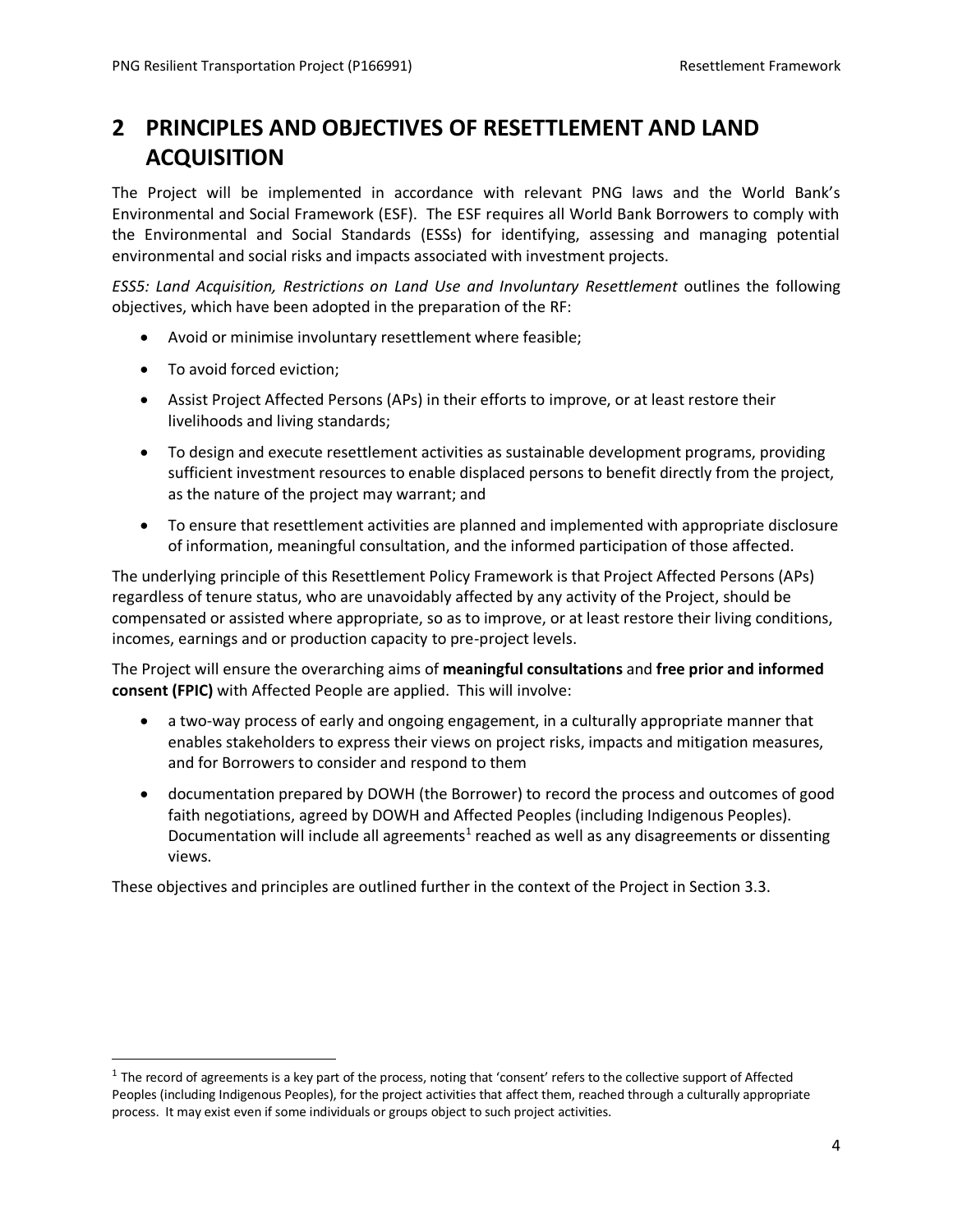# <span id="page-9-0"></span>**3 National Context and Legal Framework**

### <span id="page-9-1"></span>**3.1 National Context**

### <span id="page-9-2"></span>**3.1.1 Land in PNG**

For the majority of the population of Papua New Guinea, land is a significant resource. Over ninety percent of land in Papua New Guinea is held under customary systems of land ownership. A very large proportion of the rural population depends on subsistence food production based on this land resource. With a high population growth rate, land is likely to become an increasingly scarce resource for many rural communities.

In the vast majority of cases, the sale of land represents the loss of the patrimony of future generations. Accordingly, future generations may be vigorous in their pursuit of redress of what they see as the inadequate land sales settlements of past generations. Moreover, the alienation of customary land from rural landowners, under Special Agricultural and Business Lease (SABL) arrangements has been a historically fraught issue in Papua New Guinea, resulting in lengthy court proceedings and NGO campaigns<sup>2</sup>.

Land ownership in Papua New Guinea is culturally variable and is particularly complex due to number of inter-related factors, summarised below.

- *Land acquisition implies a transaction that has no equivalent in customary title.* For traditional landowners in PNG, the terms and conditions of sale may be subject to review by future generations, descendants of the original sellers, who may seek to renegotiate the sale and impose new conditions not envisaged by either the original sellers or buyers.
- *Land ownership in PNG implies not only ownership of land but also ownership of plants and trees*. Ownership of land is usually vested in a group while ownership of plants and trees may be vested in an individual or a group. The owner/s of plants and trees may not be the landowners.
- *The existence of complex systems of usufruct rights.* The details of customary land and of many generations of land use are an integral part of the memory of the land-owning group.
- Both patrilineal and matrilineal societies exist in PNG whereby land is passed down through the male line and female line respectively. Patrilineal societies make up about three-quarters of PNG.

Since the 1970s, Papua New Guinean legislation, covering many aspects of land use, compulsory purchase, customary land dealing, customary land group incorporation, land dispute mediation, land lease and land titles has been enacted. There are now well recognised legal and policy procedures in place that conform to the requirements of the Constitution of Papua New Guinea and respect customary law and customary rights in land. The policy consistently followed in land matters in Papua New Guinea is that all transactions relating to land should first be conducted within the framework of a custom based mediation. Land acquisition must begin with an inquiry which establishes the facts as they are understood by landowners in terms of their customary concepts of ownership and usage rights. After agreement has been reached the agreement may be ratified by a Land Court Magistrate and made

<sup>&</sup>lt;sup>2</sup> Filer, C. 2017. The Formation of a Land Grab Policy Network in Papua New Guinea. Accessed from: [http://press](http://press-files.anu.edu.au/downloads/press/n2414/pdf/ch06.pdf)[files.anu.edu.au/downloads/press/n2414/pdf/ch06.pdf](http://press-files.anu.edu.au/downloads/press/n2414/pdf/ch06.pdf)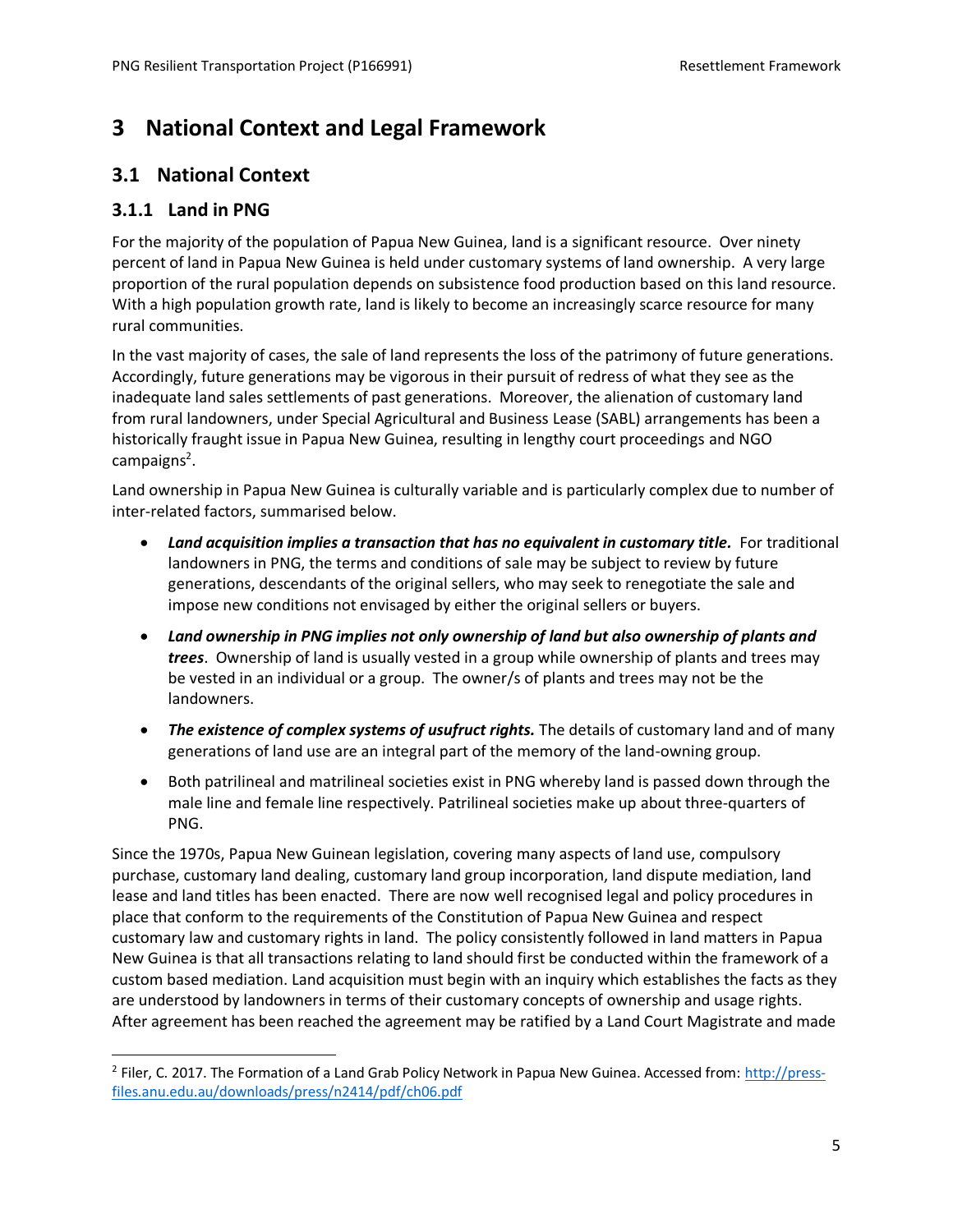an order of the court. Where agreement is not reached then the matter should be referred to the Provincial Lands Officer. In addition to the Land Mediators appointed by the Courts, each provincial administration has a Department of Lands and several customary lands officers.

### <span id="page-10-0"></span>**3.2 PNG Legal Framework**

The legal framework in PNG provides adequate safeguards against misuse of land acquisition and the inappropriate use of force for resettlement purposes.

#### *The Constitution of the Independent State of Papua New Guinea*

The GoPNG Constitution adopts the customary law as part of the underlying law of the country and recognizes the property rights attached to customary land. According to the 2000 Underlying Act, the customary law comprises the rules, rights and obligations pertaining to an individual or group by custom and tradition. The Constitution also guarantees the right of the citizens to protection from unjust deprivation of property. No land or interest in land may be acquired compulsorily by the government except as it is required for public purposes or other justifiable reasons. In the event of acquisition, just compensation must be paid.

#### *The Land Act (1996)*

The Land Act deals with ownership and use rights of customary land and sets out the procedures the Government must follow to acquire customary land required for public purposes. The key provisions of the Act are:

- The Government may acquire land, including improvements on land. Land can be compulsorily acquired for public purposes.
- The Minister may acquire land compulsorily or by agreement with customary landowners and customary landowner may be compensated monetarily upon agreement or application.
- Usually the Government negotiates with the customary landowners for purchase of required land, but it can also compulsory acquire the land.
- The acquisition process involves several steps, including land survey, investigation report, determination of compensation value of land and improvements, payment of compensation, and transfer of title;

#### *Land Disputes Settlements Act (2000)*

The Land Disputes Settlement Act sets out the procedures for resolution of disputes involving customary land. The Act provides for a land disputes committee at provincial level and land courts at local, district and provincial levels. The committee can appoint land mediators. The Act promotes resolution of disputes through mediation based on the principles of traditional dispute settlement. If mediation fails, it is followed by appeal to the courts.

#### *Village Courts Act*

Provides for a system of Village Courts and Village Peace Officers, their jurisdiction, powers, duties, practice and procedure, and for other purposes.

#### *Road Management and Fund Act 2020*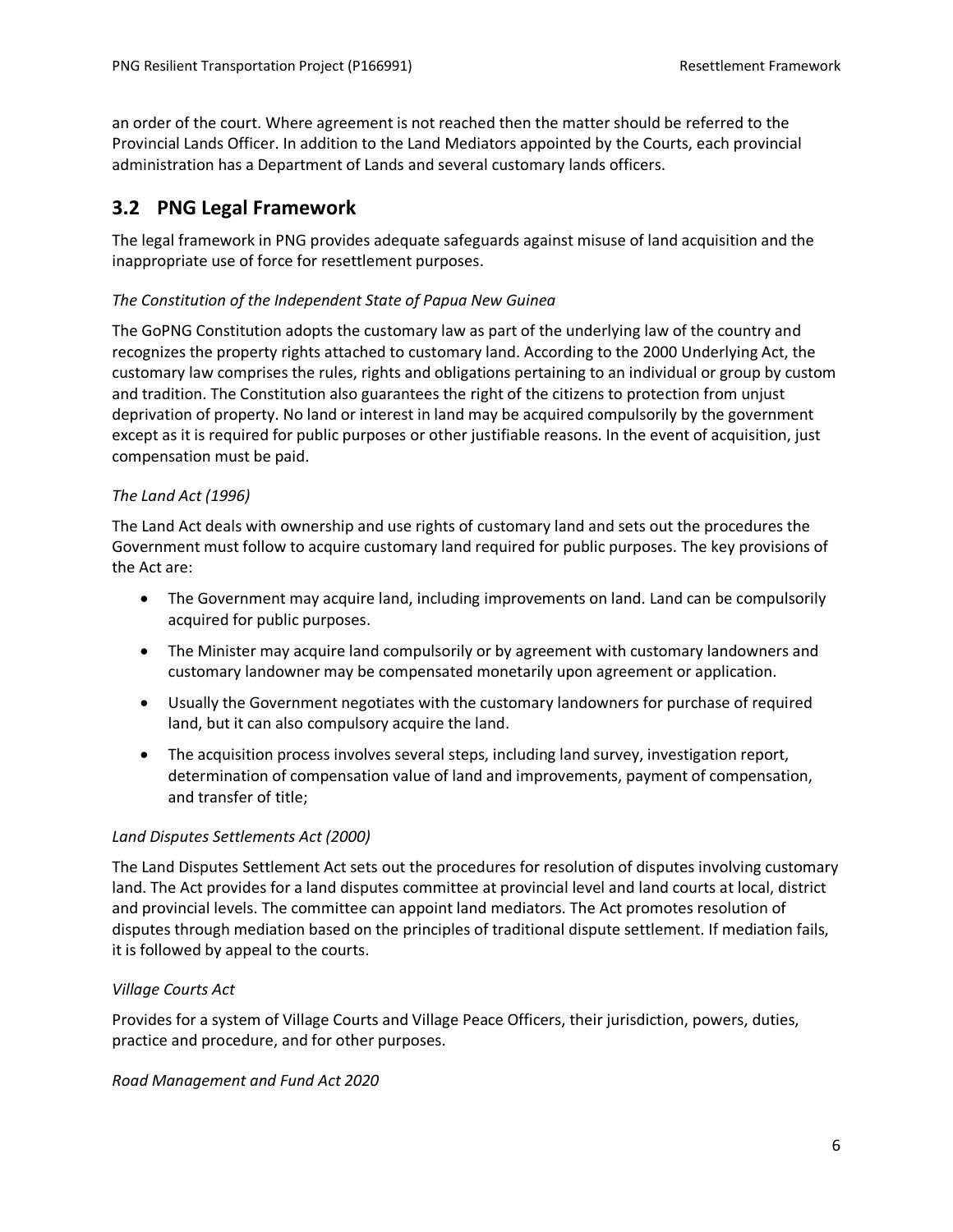The Road Management and Fund Act 2020 supersedes the National Road Authority Act 2003 and covers the management of public roads in PNG. The law outlines procedures for declaring, decommissioning and classification of roads; the register of public roads and regulating carrying out of works and associated activities on public roads.

Article 7 covers the Declaration of Public Roads and states that a public road can be declared over any land owned by a road authority … and if land managed by a road authority is owned by a public authority or any other person, or unreserved state land, a declaration can only be made if consent in writing is given and/or acquired under the Land Act 1996. Land that is acquired under the Land Act 1996 or otherwise for the purposed of widening an existing public road becomes part of the public road without the need for any separate or additional declaration.

With regards to the road boundaries (or the 'established corridor') under the Act, the responsible road authority shall, after consulting the Minister, by notice published in the National Gazette, fix the boundaries of the public road. Where the land affected by fixing the boundary is not owned by the responsible road authority, the responsible road authority may only fix the boundaries of the public road after obtaining the approval of the Secretary of the department responsible for land, after the Secretary has consulted with the office of the Surveyor General. The boundaries of a public road shall be fixed by inclusion in a declaration of the Minister under Section 7.

Note: While there are reportedly standard widths for national and provincial road corridors, the full acquisition of these corridors may not have been carried out on the ground and particularly in customary land areas. The width of the established road corridor requires confirmation customary landowners at the earliest possible point in road rehabilitation planning. Any additional land needed for road reconstruction/rehabilitation will need to acquired through a consultative process, and the above process for road boundary fixing followed.

#### *Protection of Transportation Infrastructure Act 2010*

The **Protection of Transportation Infrastructure Act 2010** outlines provisions to manage damage to or encroachment on a road reserve and transport infrastructure.

### <span id="page-11-0"></span>**3.3 World Bank Environmental and Social Standards**

The World Bank's Environmental and Social Framework (ESF*) ESS5 Land Acquisition, Restrictions on Land Use and Involuntary Resettlement and ESS7 Indigenous Peoples* outlines the following objectives which have been adopted in the preparation of this document and will govern project implementation:

- Avoid or minimize involuntary resettlement where feasible;
- Assist affected persons in improving their former living standards, earning capacity and production levels or at least restoring them;
- Improve living conditions of poor or vulnerable persons who are physically displaced, through
- provision of access to services and facilities, and *security of tenure*. 3
- To ensure that resettlement activities are planned and implemented with appropriate disclosure of information, meaningful consultation, and the informed participation of those affected.

<sup>&</sup>lt;sup>3</sup> "Security of tenure" means that resettled individuals or communities are resettled to a site that they can legally occupy, where they are protected from the risk of eviction and where the tenure rights provided to them are socially and culturally appropriate. In no event will resettled persons be provided tenure rights that are in effect weaker than the rights they had to the land or assets from which they have been displaced.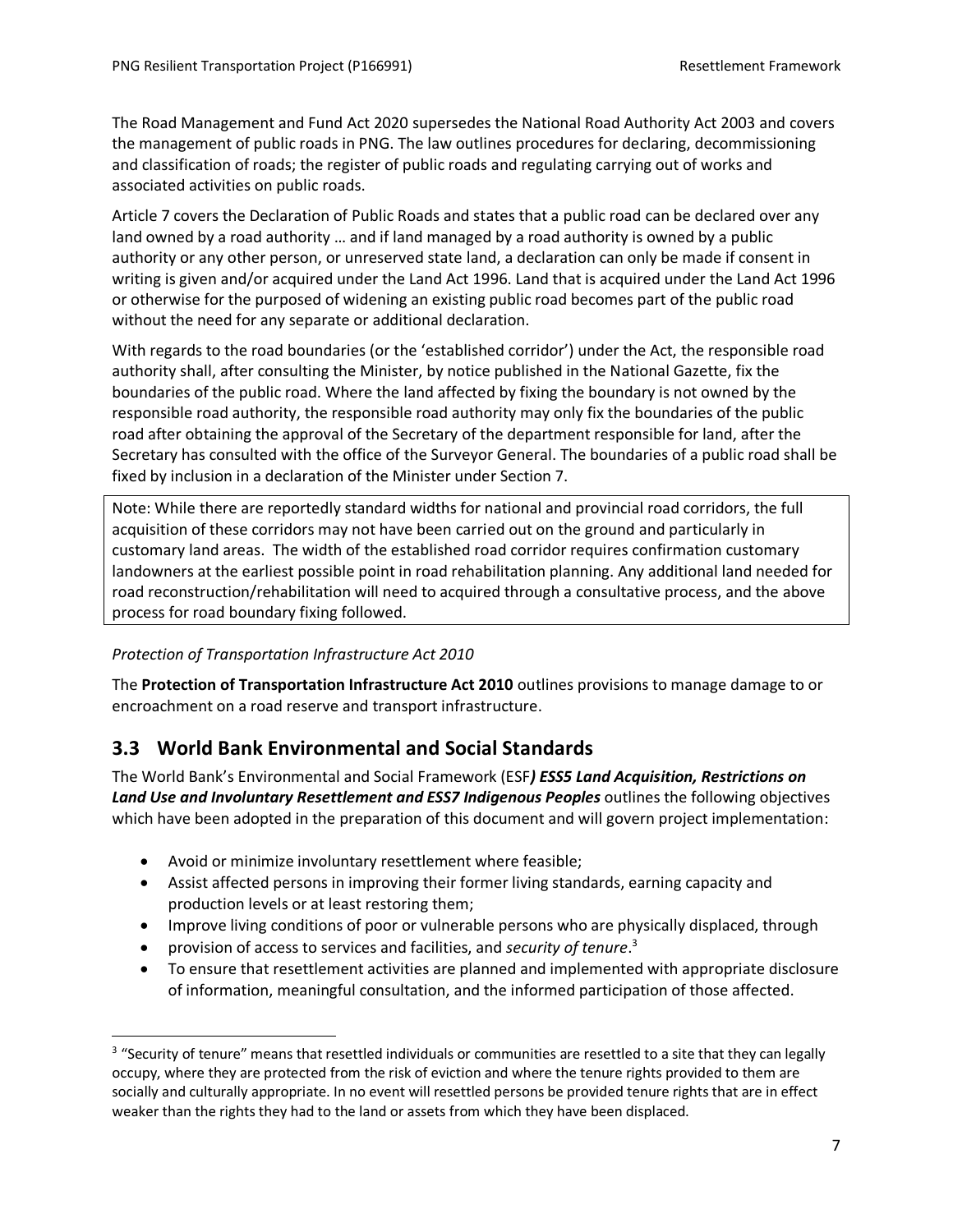- To obtain the Free, Prior, and Informed Consent (FPIC) of affected Indigenous Peoples, where there are adverse impacts on land and natural resources subject to customary use, ownership or occupation.
- Ensure that the resettlement design and implementation process is undertaken with respect for the human rights, dignity, aspirations, identity, culture, and natural resource-based livelihoods of Indigenous Peoples.

As outlined above, the Borrower is expected to take all necessary measures to avoid, minimise, mitigate and compensate for adverse social impacts, including, but not limited to, those impacts associated with involuntary resettlement. If involuntary resettlement cannot be avoided altogether, sufficient resources should be made available to conceive and implement resettlement activities as sustainable development programs, in close consultation with affected persons - ensuring that this is undertaken in a manner that is accessible, culturally appropriate, and inclusive for indigenous peoples.

Affected persons should be assisted in their efforts to improve, or at least restore, their livelihoods and living standards to pre-displacement levels or levels prevailing prior to project implementation. This is achieved mainly through: (a) compensation at full replacement cost for losses of assets (for example, land, unharvested crops, improvements on the land to be acquired, etc); and (b) provision of other forms of assistance for livelihood restoration or physical relocation, as necessary in accordance with ESS5. Where PNG law does not meet the standard of compensation at full replacement cost, compensation under domestic law is supplemented by the additional measures set out in this Resettlement Framework.

# <span id="page-12-0"></span>**3.4 Gap Analysis**

A gap analysis between national laws covering involuntary resettlement, World Bank safeguard policies and measures to bridge gaps is detailed in [Table 3-1](#page-12-1) below.

| No. | <b>PNG Laws</b>                       | <b>World Bank Standards</b> | <b>Gap-Filling Measures</b>            |
|-----|---------------------------------------|-----------------------------|----------------------------------------|
| 1   | PNG has no formal resettlement        | ESS5 requires that          | Resettlement Plans will be drafted in  |
|     | policy or statute. As such, there are | Resettlement Plans must     | consultation with Affected People,     |
|     | no provisions to prepare              | be prepared based on        | including vulnerable PAPs - including  |
|     | Resettlement Plans based on           | meaningful consultations    | those using land without formal title. |
|     | meaningful consultations with         | with Affected People,       | DOWH will engage with stakeholders     |
|     | Affected People, nor special          | ensuring that vulnerable    | throughout the project life cycle,     |
|     | consideration of the poor, those      | groups are also consulted   | commencing such                        |
|     | using land without formal title,      | and informed of their       | engagement as early as possible,       |
|     | elderly, women, and other             | entitlements, procedures    | with early public disclosure on draft  |
|     | vulnerable groups.                    | and resettlement options.   | resettlement plans and budgets.        |
|     |                                       | ESS7 requires the Free,     |                                        |
|     |                                       | Prior, and Informed         | Translated or summary versions of      |
|     |                                       | Consent (FPIC) of affected  | the RP will be available at the        |
|     |                                       | Indigenous Peoples, where   | provincial, district and local level.  |
|     |                                       | there are adverse impacts   | Local clan leaders whose members       |
|     |                                       | on land and natural         | are affected will also receive a copy. |
|     |                                       | resources subject to        | Negotiation documentation will be      |
|     |                                       |                             | prepared by DOWH, including all        |

<span id="page-12-1"></span>*Table 3-1 Involuntary Resettlement Gap Analysis*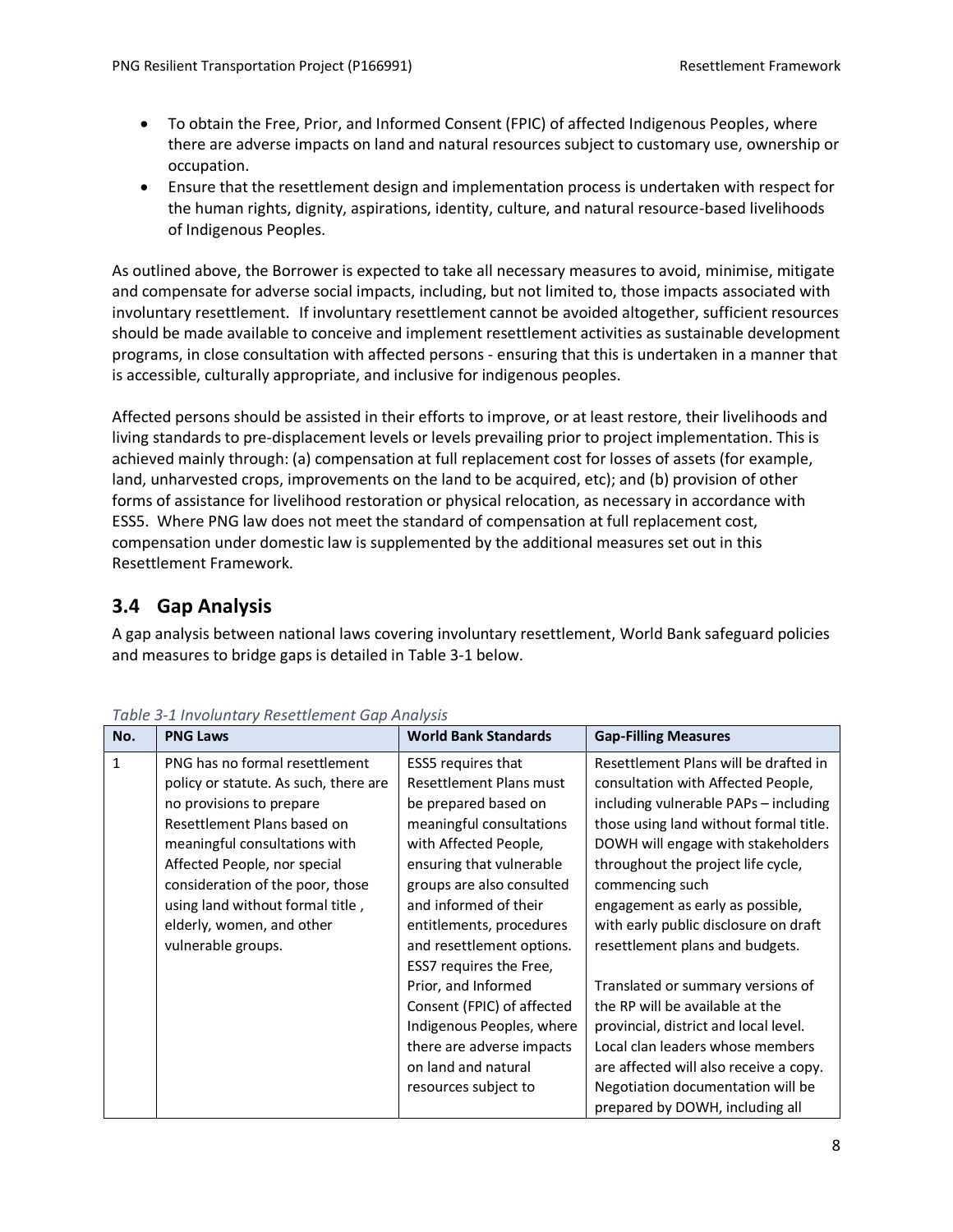|                |                                                                                                                                                                                                                            | customary use, ownership<br>or occupation.                                                                                                                                                                                                                                                                                                                    | agreements, disagreements or<br>dissenting views.                                                                                                                                                                                                                                                                |
|----------------|----------------------------------------------------------------------------------------------------------------------------------------------------------------------------------------------------------------------------|---------------------------------------------------------------------------------------------------------------------------------------------------------------------------------------------------------------------------------------------------------------------------------------------------------------------------------------------------------------|------------------------------------------------------------------------------------------------------------------------------------------------------------------------------------------------------------------------------------------------------------------------------------------------------------------|
| $\overline{2}$ | There are no specific provisions for<br>consideration of transaction costs<br>associated with land acquisition or<br>resettlement.                                                                                         | ESS5 defines replacement<br>costs as a method of<br>valuation yielding<br>compensation sufficient to<br>replace assets plus<br>necessary transaction<br>costs associated with asset<br>replacement (including<br>administrative charges,<br>registration or title fees,<br>reasonable moving<br>expenses and similar costs<br>imposed on affected<br>persons. | Resettlement plans will include<br>transition costs in entitlements for<br>impacts on land and non-land assets.                                                                                                                                                                                                  |
| $\overline{3}$ | There are no provisions to improve<br>or at least restore the livelihoods of<br>all Displaced Persons.                                                                                                                     | It is necessary to improve<br>or at least restore living<br>standards and livelihoods<br>of Displaced Persons in<br>real terms, to pre-<br>displacement levels or to<br>levels prevailing prior to<br>the beginning<br>of project implementation,<br>whichever is higher.                                                                                     | Where such impacts will be<br>experienced, Resettlement Plans will<br>include measures for improvement<br>or at least restoration in living<br>standards and livelihoods of Affected<br>People to pre-project levels.                                                                                            |
| 4              | Limited provisions to provide<br>assistance/compensation to<br>Displaced Persons who lose access<br>to non-land assets. Valuer General<br>has 2013 Schedule for Valuation.                                                 | Requires that Displaced<br>Persons are compensated<br>for all losses, including<br>non-land assets, at full<br>replacement cost.                                                                                                                                                                                                                              | The project will follow the principle<br>of replacement cost for<br>compensation of affected assets. The<br>most up to date Valuer-General<br>schedule for valuation of project<br>affected assets will be used. Where<br>schedules are more than 12 months<br>old, these rates will be verified and<br>updated. |
| 5              | No specific provisions for<br>treatment of people without<br>formal, traditional or recognisable<br>use rights.<br>National legislation does not<br>explicitly recognize the rights of<br>non-landowners to compensation - | Physical displaced persons<br>without legally recognised<br>claims to land will be<br>provided with<br>arrangements to allow<br>them to obtain adequate<br>housing with security of<br>tenure                                                                                                                                                                 | Resettlement Plans will include<br>entitlements for persons who are<br>without legally recognised claims to<br>land in accordance with ESS5.                                                                                                                                                                     |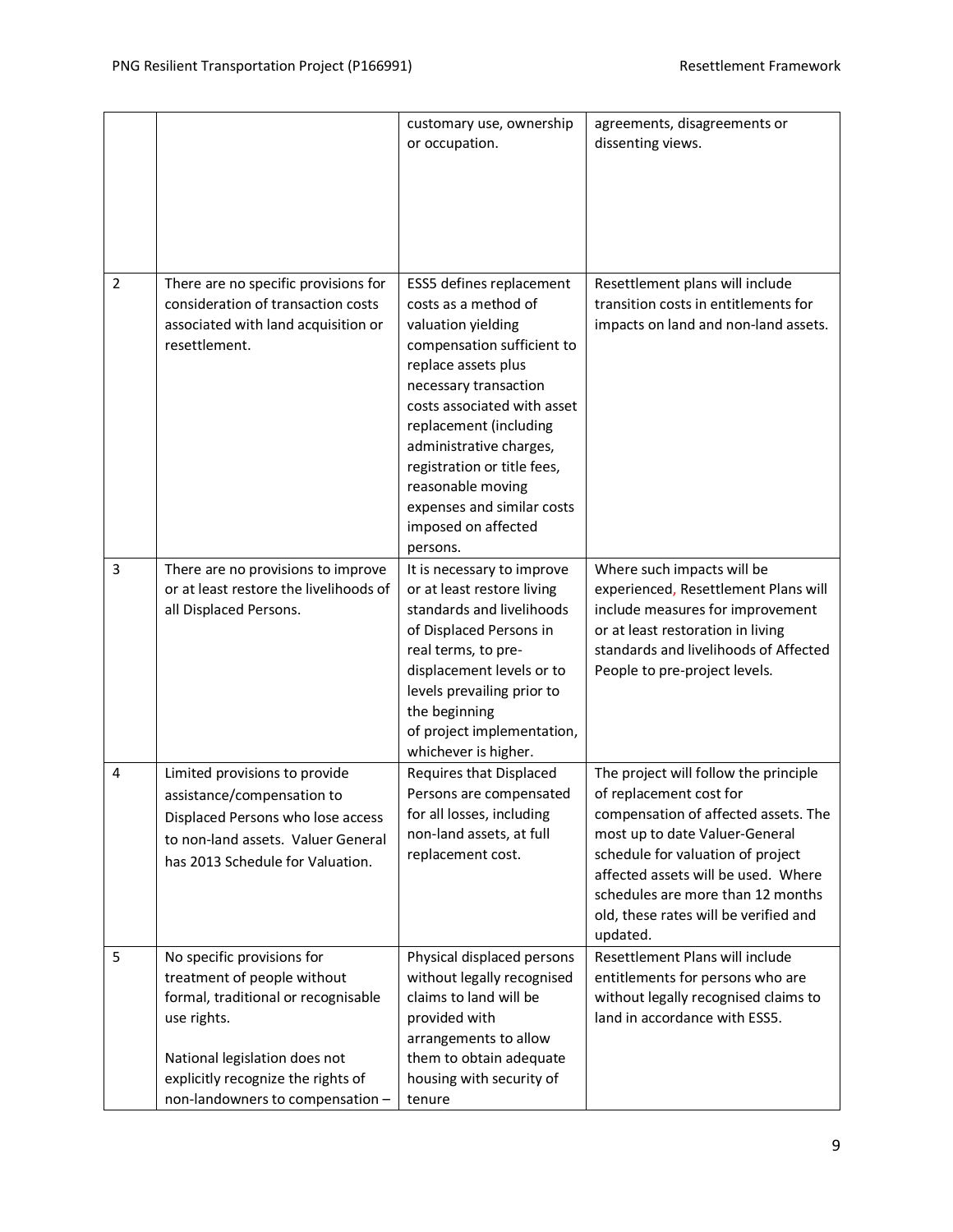|                | and traditionally, nor do the                                                                                                                                                                    |                                                                                                                                                                               |                                                                                                                                                                                                      |
|----------------|--------------------------------------------------------------------------------------------------------------------------------------------------------------------------------------------------|-------------------------------------------------------------------------------------------------------------------------------------------------------------------------------|------------------------------------------------------------------------------------------------------------------------------------------------------------------------------------------------------|
|                | landowners.                                                                                                                                                                                      | Economically displaced<br>persons who are without<br>legally recognizable claims<br>to land will be<br>compensated for lost<br>assets other than land at<br>replacement cost. |                                                                                                                                                                                                      |
| 6              | There are no safeguards in national<br>legislation to ensure that<br>vulnerable groups are given special<br>consideration, although equitable<br>development is enshrined in the<br>Constitution | ESS5 requires vulnerable<br>persons to be identified<br>and consulted and special<br>provisions be made to<br>mitigate disproportionate<br>impacts.                           | Resettlement Plans will include<br>identification and consultation with<br>vulnerable groups. Special provisions<br>to ensure impacts on vulnerable<br>groups are adequately mitigated.              |
| $\overline{7}$ | There is no requirement for the<br>monitoring and assessment of<br>resettlement outcomes.                                                                                                        | ESS5 requires that<br>resettlement outcomes be<br>monitored and assessed.                                                                                                     | Resettlement Plans will include<br>indicators and baseline data to<br>monitor impacts on living standards<br>of Affected People. Monitoring<br>reports will also be disclosed to<br>Affected People. |

# <span id="page-14-0"></span>**3.5 Shared Approach**

In relation to land and livelihoods, the Pacific Region Infrastructure Facility (PRIF)'s 'Shared Approach for Managing Environmental and Social Risks and Impacts recognises that:

- *project related land acquisition and restrictions on land use and natural resources can have adverse impacts on communities and persons. Land and livelihood implications should be fully considered at the project's concept stage. "Land" includes anything growing on or permanently affixed to land, such as crops, buildings and other improvements, water bodies (for e.g. lagoons) and the seabed".*
- *Alternative approaches/options for land access will require documentation of the due diligence undertaken during the arrangements. This includes third party verification of the process to enable transparency and appropriate information disclosure. Formal expropriation procedures, exercise of eminent domain or compulsory acquisition powers may be used but with caution, so as not to amount to forced eviction. This means that the exercise of such powers by the Government will comply with national law and the relevant policies of the PRIF development*  partners policies, and the process should be conducted in accordance with applicable law and *procedural protections, which will include principles of due process. Formal expropriation procedures, exercise of eminent domain or compulsory acquisition powers may be used but with caution, so as not to amount to forced eviction. This means that the exercise of such powers by the Government will comply with national law and the relevant policies of the PRIF development partners policies, and the process should be conducted in accordance with applicable law and procedural protections, which will include principles of due process*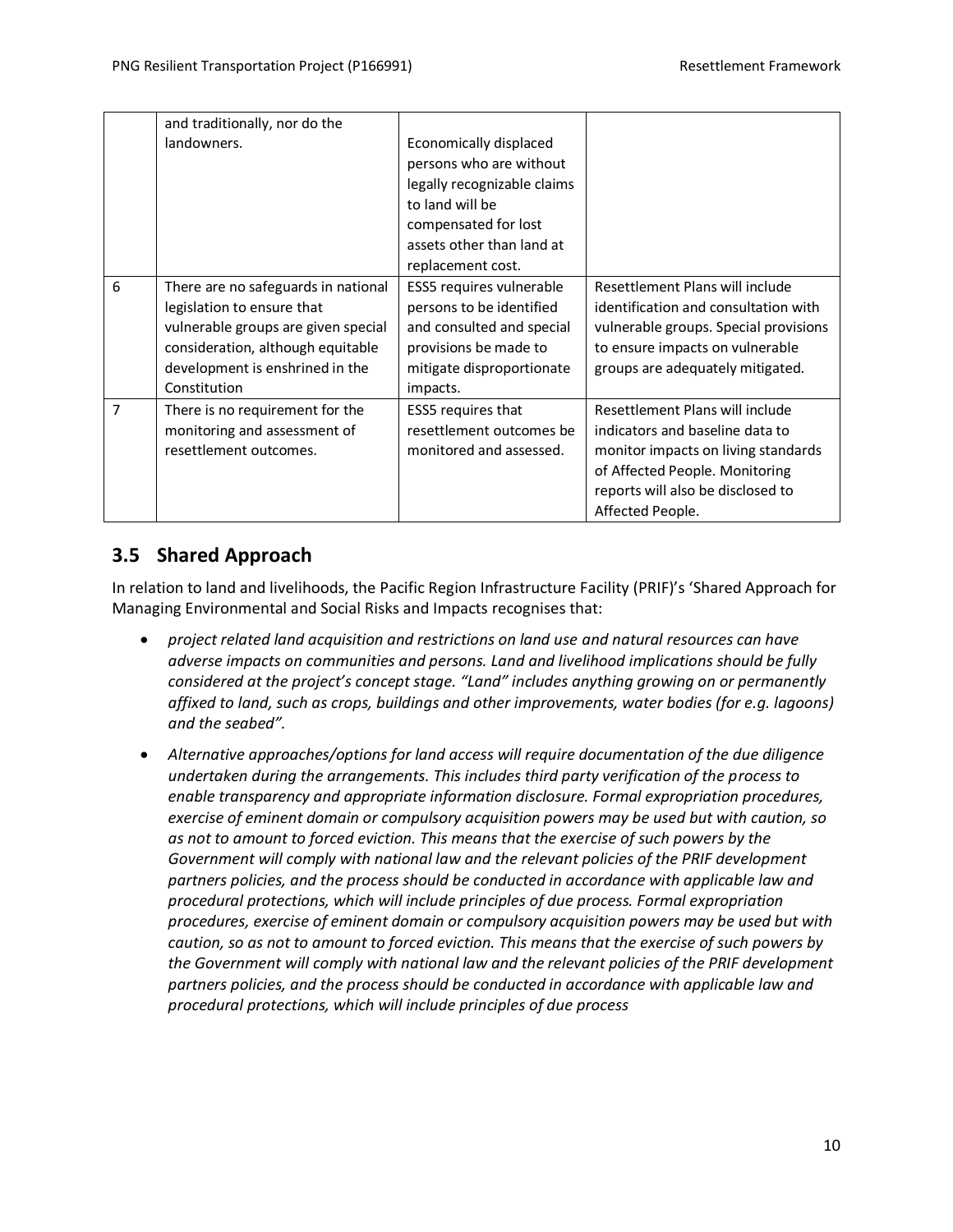# <span id="page-15-0"></span>**4 PROCESS FOR PREPARING AND IMPLEMENTING RESETTLEMENT PLANS**

During early project preparation, screening and due diligence will be undertaken to determine estimated displacement impacts and estimated numbers and categories of displaced persons. Key considerations are summarised below.

### <span id="page-15-1"></span>**4.1 Resettlement Plan preparation**

#### **Step 1. Early consultations**

Once the concept design and scope of works is known for Component 1 sub-projects (Ramu and Hiritano Highways), the Borrower (DOWH) will initiate community consultations to confirm community support for the Project and identify potential concerns. During these consultations DOWH will confirm the width of the established road corridor with customary landowners and preliminary assess resettlement impacts.

The design team in consultation with the community, will seek to avoid or minimise involuntary resettlement where feasible**.** Significant economic and physical displacement will be avoided.

Consultations will be ongoing throughout the development process.

#### **Step 2. Census Survey and initial land and asset inventory**

Following early consultations, a census survey and initial land and asset survey will be undertaken to identify and enumerate affected persons and inventory residential or productive land and other assets to be affected. A list of affected persons and associated assets will be compiled. Where possible, DOWH/EPM2 will utilised technology such as GoPro, drone or high resolution satellite imagery.

The census survey should: Identify characteristics of displaced households; Provide Information on vulnerable groups or persons for whom special provisions have bene made; Identify public or community infrastructure, property, or services that may be affected

The census survey and land and asset survey will establish the 'cut-off date' to avoid ongoing compensation claims and encroachment issues from outsiders. The cut-off date will be the date the census begins unless otherwise notified by the DOWH. Any persons encroaching on the area after the cut-off date are not entitled to compensation or assistance (at the discretion of the DOWH) as long as adequate information on the cut-off date has been disseminated throughout the project area at regular intervals in written and (as appropriate) non written forms and in relevant local languages.

#### **Step 3. Preparation of Resettlement Plan**

The Resettlement Plan will be prepared in consultation with potentially affected communities, describing negotiated settlements regarding any project impacts.

The RP will be prepared in accordance with the policy, principles, planning and implementation arrangements set forth in this RF. The RP will be based on accurate baseline information and will establish appropriate mitigation measures (e.g., compensation at full replacement cost for loss assets, transitional assistance for relocation/livelihood restoration/commercial enterprises) for all relevant categories of adverse impacts.

A Resettlement Plan template is provided in Annex 1.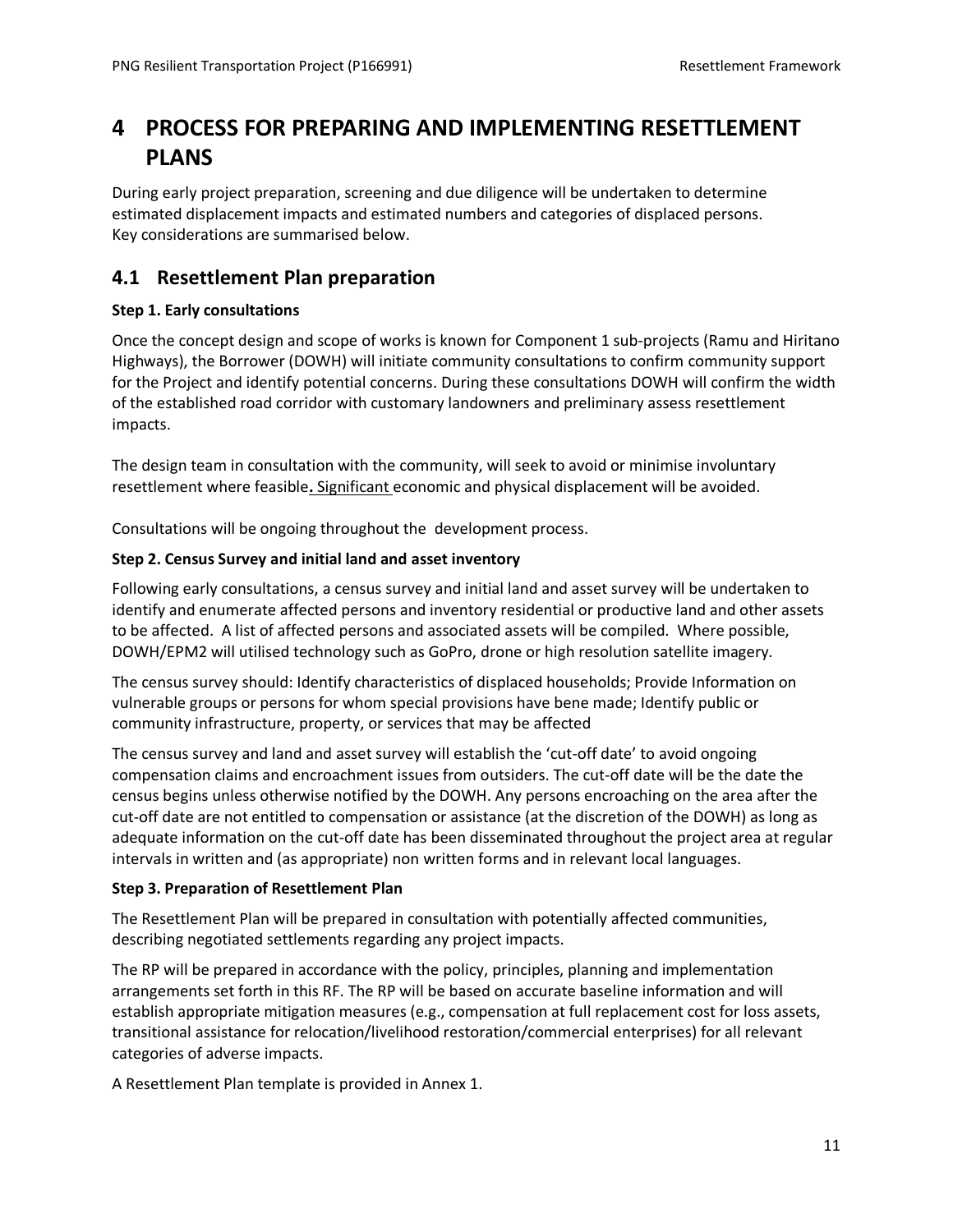Minimum requirements of the RP as per ESS5 include:

- Potential resettlement impacts;
- Objectives of the resettlement program as outlined in this RF;
- Census survey and baseline socioeconomic studies;
- Legal and institutional framework as outlined in this RF;
- Eligibility as per this RF;
- Valuation of and compensation for losses;
- Community participation;
- Implementation schedule;
- Costs and budget;
- Grievance and redress mechanism as outlined in this RF;
- Monitoring and evaluation; and
- Arrangements for adaptive management

Additional requirements for sub-projects involving Physical Displacement as per ESS5 include:

- Transitional assistance
- Site selection, housing, infrastructure and social services (as relevant)
- Environmental protection and management (as relevant)
- Consultation on relocation arrangements.

#### **Step 4. Resettlement Plan Approval**

DOWH will submit a draft Resettlement Plan to the World Bank for review. Following the World Bank review process, DOWH will submit a revised Resettlement Plan to the World Bank for 'no objection'. Once a 'no objection' is provided by the World Bank, DOWH will proceed to implementing the Resettlement Plan (refer Section 4.2).

#### **Step 5. Statutory Approvals and Financing**

If land acquisition is required for the widening of the corridor, DOWH will initiate statutory processes as per the Road Management and Fund Act 2020 and Land Act 1996.

Based on the initial land and asset inventory, DOWH will obtain approval and source finances required to compensate for all affected lands and assets. Evidence of available finance will be provided to the World Bank.

#### **Step 6. Disclosure, GRM consultations and awareness**

A summary of the Resettlement Plan will be translated into local language (Tok Pisin and/or Motu where necessary) and disseminated to stakeholders/ or made available at an accessible location. The Cut-off date will be clearly disseminated throughout the project area.

Provincial DOWH staff will also be appointed at this time, with Grievance Redress Mechanism (GRM) implementation training conducted for provincial staff and community representatives. On-ground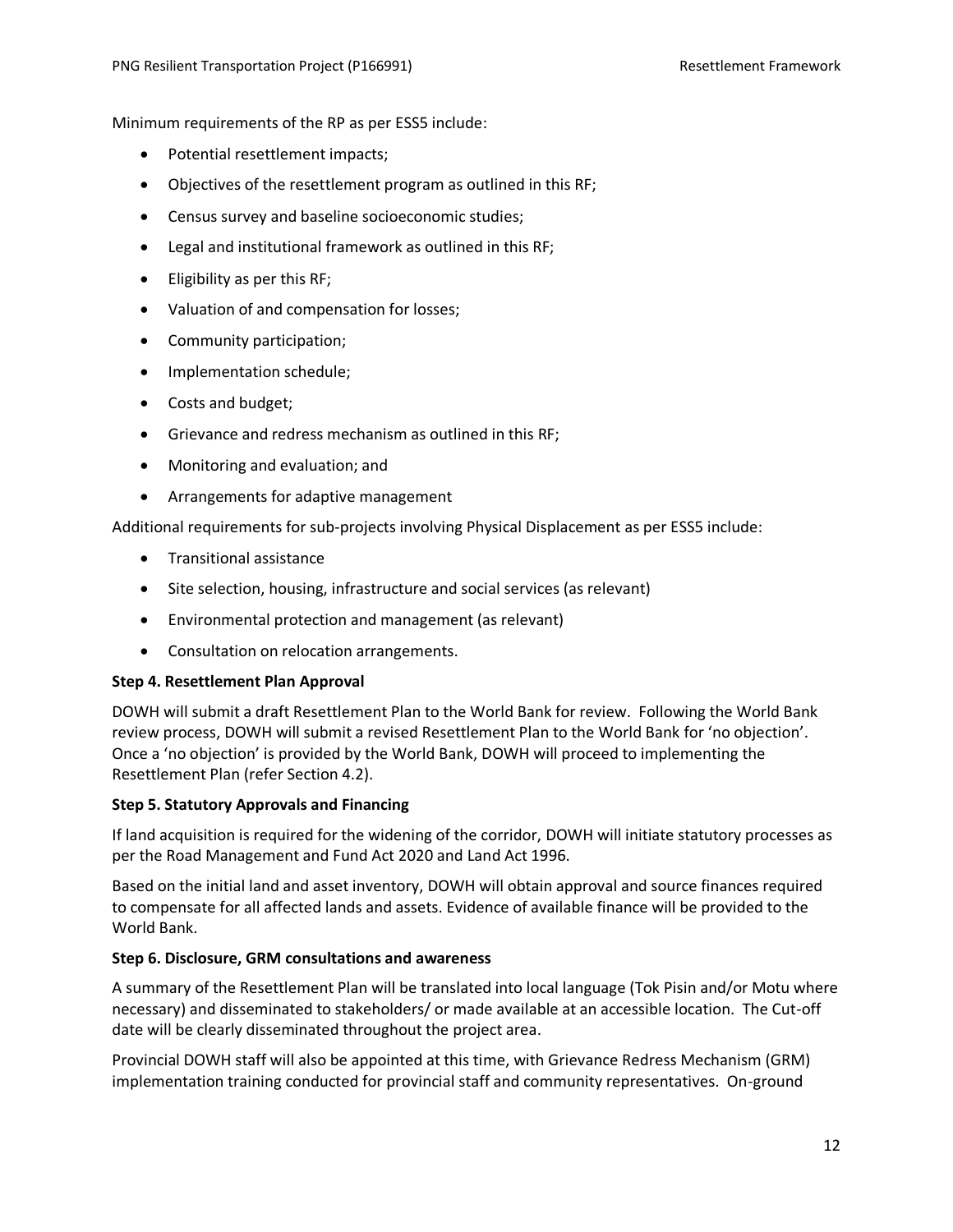consultation and dissemination of notices (in Tok Pisin) about the project's GRM will be undertaken in affected wards and villages.

### <span id="page-17-0"></span>**4.2 Resettlement Plan implementation**

The approved RP (including all impact mitigation measures) is required to be implemented before the commencement of civil works. DOWH will ensure the works procurement documents adequately reflect this requirement - and in particular provisions regarding the timing for the contractor to obtain possession of site.

There are often long delays between the preparation of the RP and its implementation. During this period, DOWH/EPM2 will ensure that communities are regularly informed and the cut-off date is disseminated at regular intervals.

#### **Step 7. Land and asset inventory validation**

DOWH and the Provincial Government will validate the inventory of affected land and assets on-site with project affected people. Records and imagery from the initial asset inventory will be utilised. Pegging of the agreed road corridor will be facilitated by DOWH in consultation with project affected people. If any land acquisition is required, DOWH will complete this process in consultation with landowners and as per the statutory requirements under the Land Act 1996.

#### **Step 8. Implementation of ARAP mitigation measures**

DOWH/EPM2 will implement agreed mitigation measures for economic displacement and physical displacement. – refer section 5.2 Entitlements including compensatation or assistance where appropriate, so as to improve, or at least restore their living conditions, incomes, earnings and or production capacity to pre-project levels.

#### **Step 9. Prior to Commencement of Civil Works**

A report of the payment to the PAPs will be prepared by DOWH/EPM consultants and submitted to the World Bank for "No Objection" prior to commencement of civil works. The report will include documentation of consultations with project affected people – including free, prior and informed consent (where necessary) and documentation regarding mitigation measures being implemented as per the RP.

DOWH and the Contractor will provide adequate notice to the PAPs (at least 4-6 weeks) after the completion of the payment process and prior to site clearing to ensure PAPs have ample time to a) move/rebuild structures and b) harvest crops.

The Contractor will be responsible for payment of damaged assets to PAPs, as required, for unforeseen damages and losses.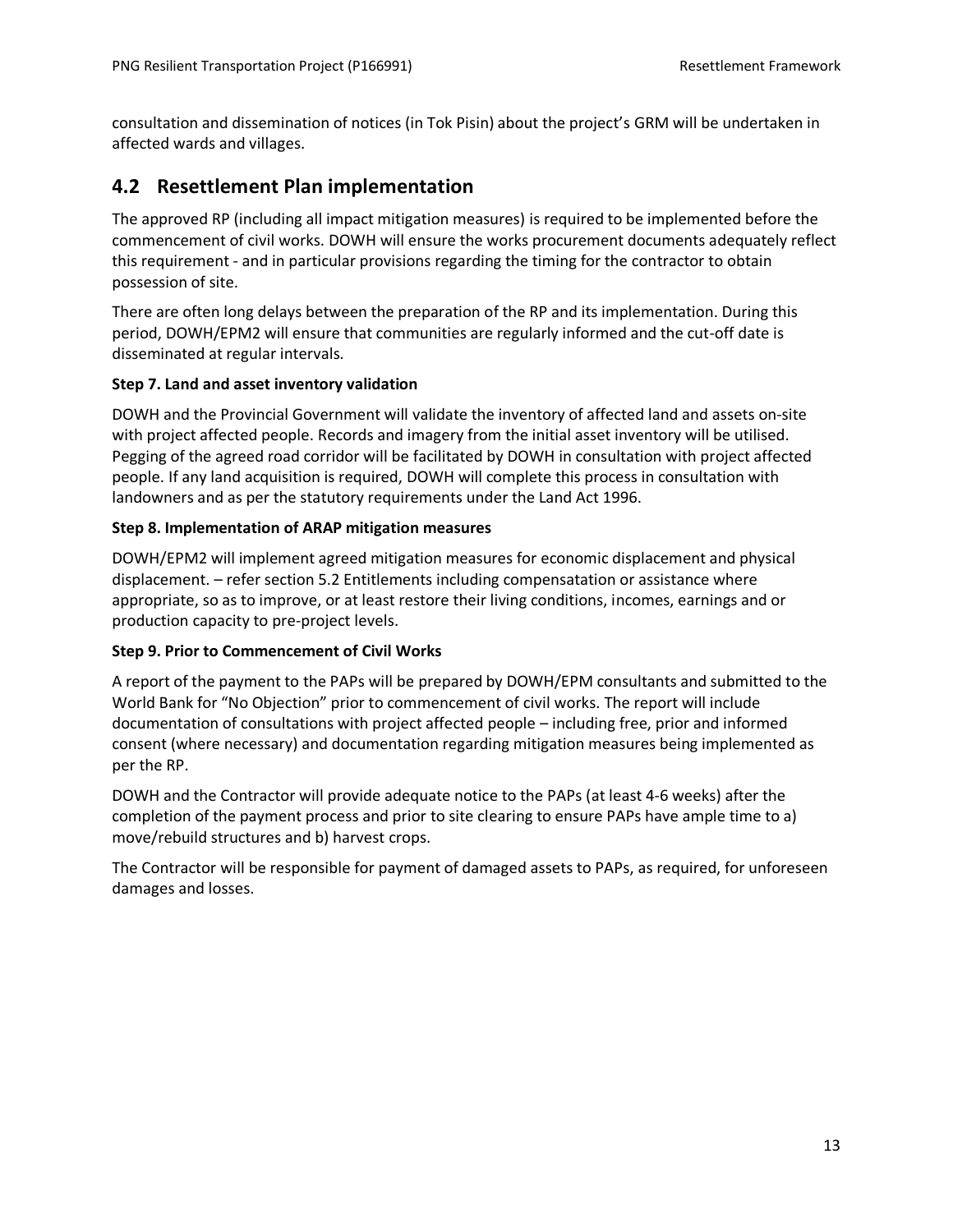# <span id="page-18-0"></span>**5 COMPENSATION AND ENTITLEMENT FRAMEWORK**

### <span id="page-18-1"></span>**5.1 Eligibility Criteria**

'Affected Persons' are eligible to receive compensation or assistance under the Project and include:

- a) Those who have formal legal rights (including freehold, lease, customary tenure and traditional rights recognised under PNG laws) to land, building or fixed assets on the land and buildings taken by the Project
- b) Those who do not have formal legal rights to land at the time the sub-project is identified but have a claim to such land or assets -- laws provided that such claims are recognized under the of PNG or become recognized through a process identified in the resettlement plan; and
- c) Those who have no formal, traditional or recognisable legal right who are occupying or utilising the land.

# <span id="page-18-2"></span>**5.2 Entitlements and Compensation**

Payments of compensation should be negotiated and determined using the following matrix:

| <b>Type of Loss</b>                                                                                                                                   | <b>Affected Person(s)</b>                                                                                                                              | <b>Compensation Measure</b>                                                                                                                                                                                                                     |
|-------------------------------------------------------------------------------------------------------------------------------------------------------|--------------------------------------------------------------------------------------------------------------------------------------------------------|-------------------------------------------------------------------------------------------------------------------------------------------------------------------------------------------------------------------------------------------------|
| Loss of land and or<br>access to natural<br>resources                                                                                                 | Formal/customary land<br>a)<br>holders; or<br>Those who have a claim<br>b)<br>recognised under PNG<br>Law                                              | Compensation based on market value or<br>replacement costs of assets (including transaction<br>costs)                                                                                                                                           |
|                                                                                                                                                       | Informal users<br>c)                                                                                                                                   | Resettlement assistance (i.e. identification of<br>replacement land with security of tenure) in lieu<br>of compensation for the land they occupy<br>sufficient for them to restore their standard of<br>living at an adequate alternative site. |
| Damage to, or loss, of<br>trees, crops, and other<br>commodities                                                                                      | Owner of asset, irrespective of<br>whether or not they have<br>legally recognizable rights to<br>the land on which the trees,<br>crops, etc are grown. | Compensation based on Valuer Generals Schedule<br>of Payments for tree, crop and other commodity<br>damage/loss for the current year (including<br>transaction costs)                                                                           |
| Loss of ancillary<br>structures (e.g. fences<br>and storage sheds) and<br>semi-permanent<br>commercial structures<br>(e.g. road stalls and<br>stores) | Owner of asset, irrespective of<br>whether or not they have<br>legally recognizable rights to<br>the land on which the<br>structures are located.      | Reinstatement to former condition or better; or<br>Compensation based on replacement costs and/or<br>relocation costs (including transaction costs).                                                                                            |

<span id="page-18-3"></span>*Table 5-1 Land use, Types of Losses and Compensation Measures*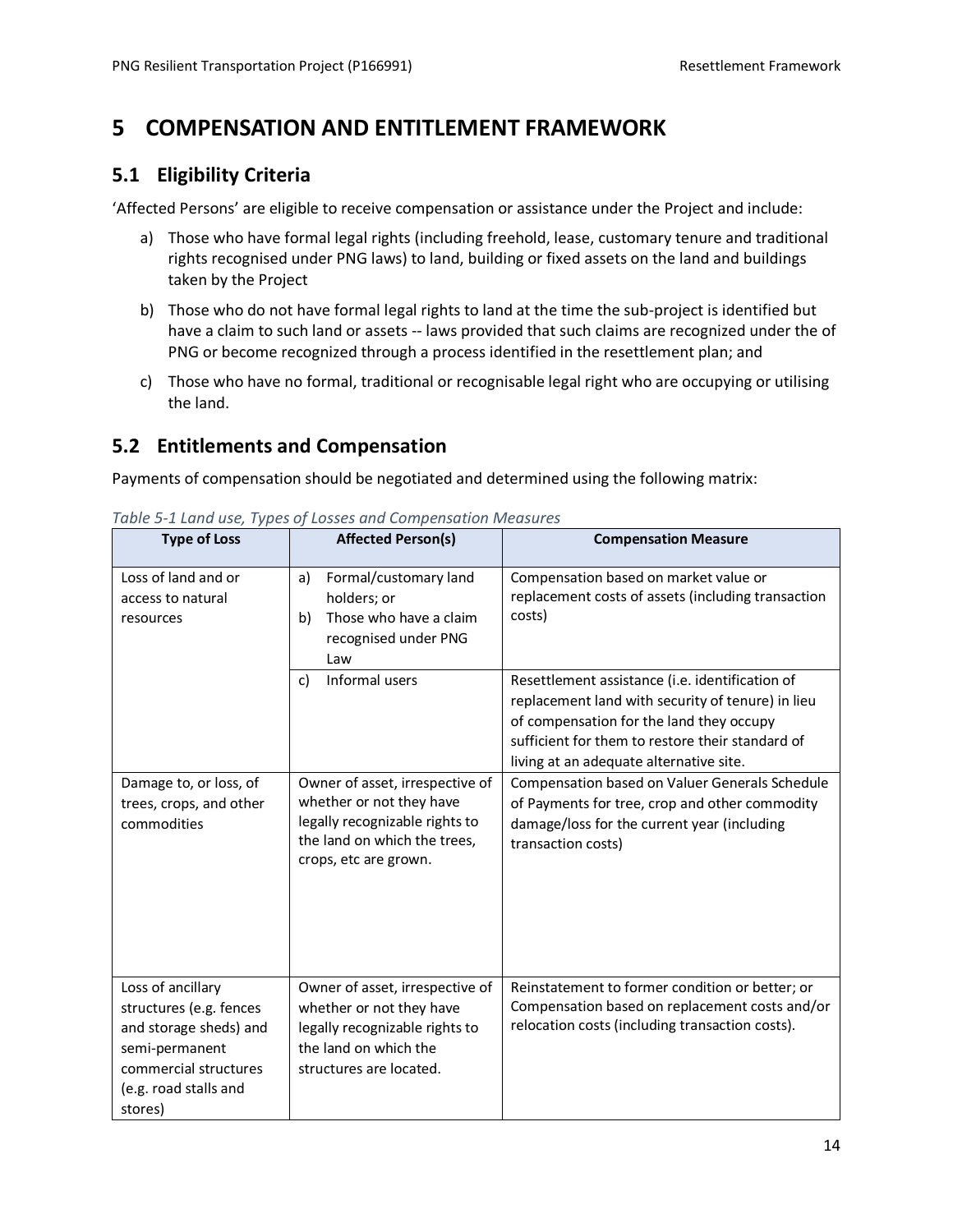| <b>Type of Loss</b>                                                                                 | <b>Affected Person(s)</b>                                                                                                                         | <b>Compensation Measure</b>                                                                                                                                                                                                                                                                                                              |
|-----------------------------------------------------------------------------------------------------|---------------------------------------------------------------------------------------------------------------------------------------------------|------------------------------------------------------------------------------------------------------------------------------------------------------------------------------------------------------------------------------------------------------------------------------------------------------------------------------------------|
| Loss of residential<br>structures                                                                   | Owner of asset, irrespective of<br>whether or not they have<br>legally recognizable rights to<br>the land on which the house is<br>located.       | Reinstatement of residential structure loss OR<br>compensation based on replacement cost (market<br>value plus transaction costs)                                                                                                                                                                                                        |
| Disruption to business<br>due to<br>works                                                           | Business operator, irrespective<br>of whether or not they have<br>legally recognizable rights to<br>the land on which the business<br>is located. | Compensation for period of disruption/transition<br>based on loss of income/profit (net average during<br>the previous year paid for the period the business<br>is disrupted) up to a maximum of 3 months and/or<br>assistance to find and re-establish at alternative<br>operational sites to avoid/minimise disruption to<br>business. |
| Government or<br>Community structures<br>(schools, clinics, religious<br>buildings, utilities, etc) | n/a                                                                                                                                               | Restored at no cost to the community in<br>negotiation with the community and/or relevant<br>government agency.                                                                                                                                                                                                                          |

The Borrower (DOWH) bears responsibility for meeting all costs associated with compensation. Any Resettlement Plans prepared in accordance with this Resettlement Framework require a budget with estimated costs for all aspects of their implementation. All Affected Persons are entitled to compensation or other appropriate assistance and mitigation measures. This entitlement is regardless of whether:

- these persons have been identified at the time of resettlement planning
- sufficient mitigation funds have been allocated.

To meet this requirement, and any other unanticipated costs that may arise, the Resettlement Plan budget shall include contingency funds, amounting to at least 10 percent of estimated total costs. Compensation will be executed **promptly and in full** to any Affected Person identified as eligible under the criteria provided in [Table 5-1.](#page-18-3) The Resettlement Plan will describe the procedures by which compensation will be provided to the displaced persons, as outlined above in Sectio[n 4.2.](#page-17-0)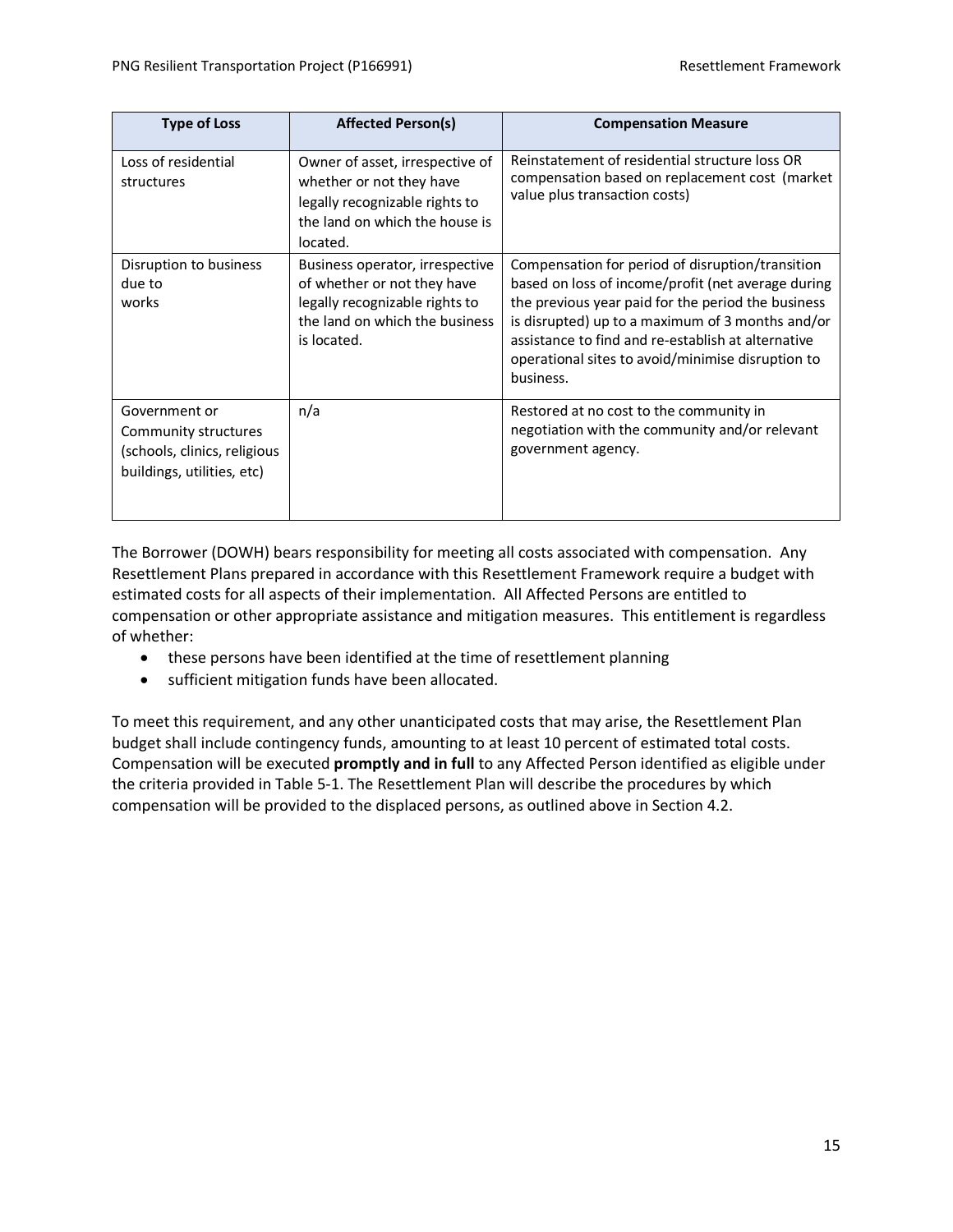# <span id="page-20-0"></span>**6 PARTICIPATION AND CONSULTATION**

Public consultation and disclosure are tools for managing two-way communication between the Project and the public with the goal of improving decision making and building understanding by actively involving stakeholders affected by the Project. Early initiation of meaningful community engagement enables affected individuals, households, communities, and other stakeholders to understand the implications of resettlement and to actively participate in the planning process. It is a core requirement of the World Bank's ESS5 *Land Acquisition, Restrictions on Land Use and Involuntary Resettlement.*

A Stakeholder Engagement Plan (SEP) has been prepared, drawing on the experience of DOWH with previous World Bank-financed projects. The SEP defines a programme for stakeholder engagement based on the principles of meaningful consultation and free, prior and informed consent (FPIC).

As outlined in Section 4, consultation and information dissemination will occur throughout resettlement planning and implementation.

A process of meaningful consultation will be followed including:

- Identification and involvement of the representative leaders and bodies from traditional communities/customary land holders such as Ward councillors, clan chiefs/leaders and representative bodies
- Provision of sufficient time for local decision-making processes to engage in the sub-project planning process; and
- Effective participation in the design of project activities or mitigation measures that could potentially affect them either positively or negatively.

Where sub-projects involve adverse impacts to land and or natural resources; cause relocation; or have significant impacts on cultural heritage DOWH will apply the principles of free, prior and informed consent by conducting and documenting 'good faith negotiations' to facilitate consent (i.e. collective support from traditional communities/customary landholders).

Sub-project E&S instruments will document the results of consultation and incorporate feedback into the design of the activity and environmental and social management measures. Sub-project E&S instruments will be disclosed and available in the project area and on the DOWH website.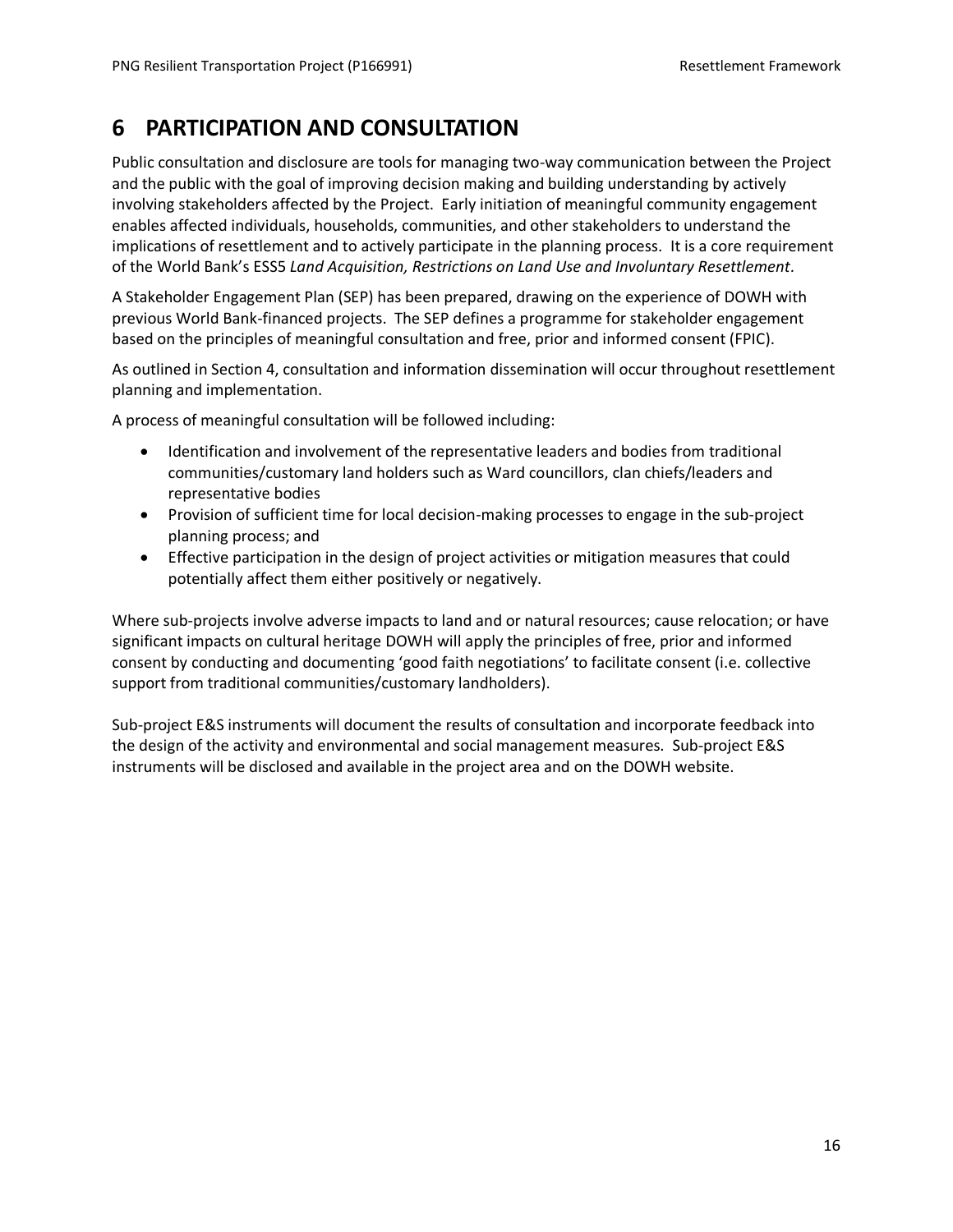# <span id="page-21-0"></span>**7 COMPLAINTS AND GRIEVANCES**

### <span id="page-21-1"></span>**7.1 Project Grievance Mechanism**

In accordance with World Bank requirements, the Project will implement a grievance redress mechanism (GRM) to receive, assess, and facilitate resolution of project related concerns and grievances. The GRM is proportionate to the potential risks and impacts of the project, and is designed to be accessible and inclusive, accounting for the needs of vulnerable groups and customary dispute settlement mechanisms among Indigenous Peoples.

In broad terms, the grievance mechanism is for people seeking satisfactory resolution of their concerns on the environmental and social performance of the Project. The mechanism aims to:

- provide Affected People with an avenue for making a complaint or resolving any dispute that may arise during the implementation of the Project;
- identify and implement appropriate and mutually acceptable redress actions to the satisfaction of complainants; and
- avoid the need to resort to judicial proceedings.

In the early stages of engagement, project stakeholders and affected communities must be made aware of:

- how they can access the GRM;
- who to lodge a formal complaint with;
- anticipated timeframes for response;
- their rights to confidentiality, responsiveness and transparency; and
- alternative avenues where conflicts of interest occur.

The grievance process is based upon the premise that it imposes no cost to those raising the grievances (i.e. complainants); that concerns arising from project implementation are adequately addressed in a timely manner; and that participation in the grievance process does not preclude pursuit of legal remedies under PNG law. Local communities and other interested stakeholders may raise a grievance at any time to DOWH.

The Project's GRM is detailed in the project's Stakeholder Engagement Plan.

The project will seek to address complaints and grievances

### <span id="page-21-2"></span>**7.2 Grievances regarding customary land disputes**

Complaints and grievances in respect to **customary owned land** disputes they will be referred to the Provincial Administration Lands Officer for mediation and settlement according to established Papua New Guinea land law procedures and processes. Only persons subject to custom law jurisdiction have the right to appear in informal and formal village courts.

The Project does not have the right to be a party to an action in this context. Legal representation is not allowed in village courts.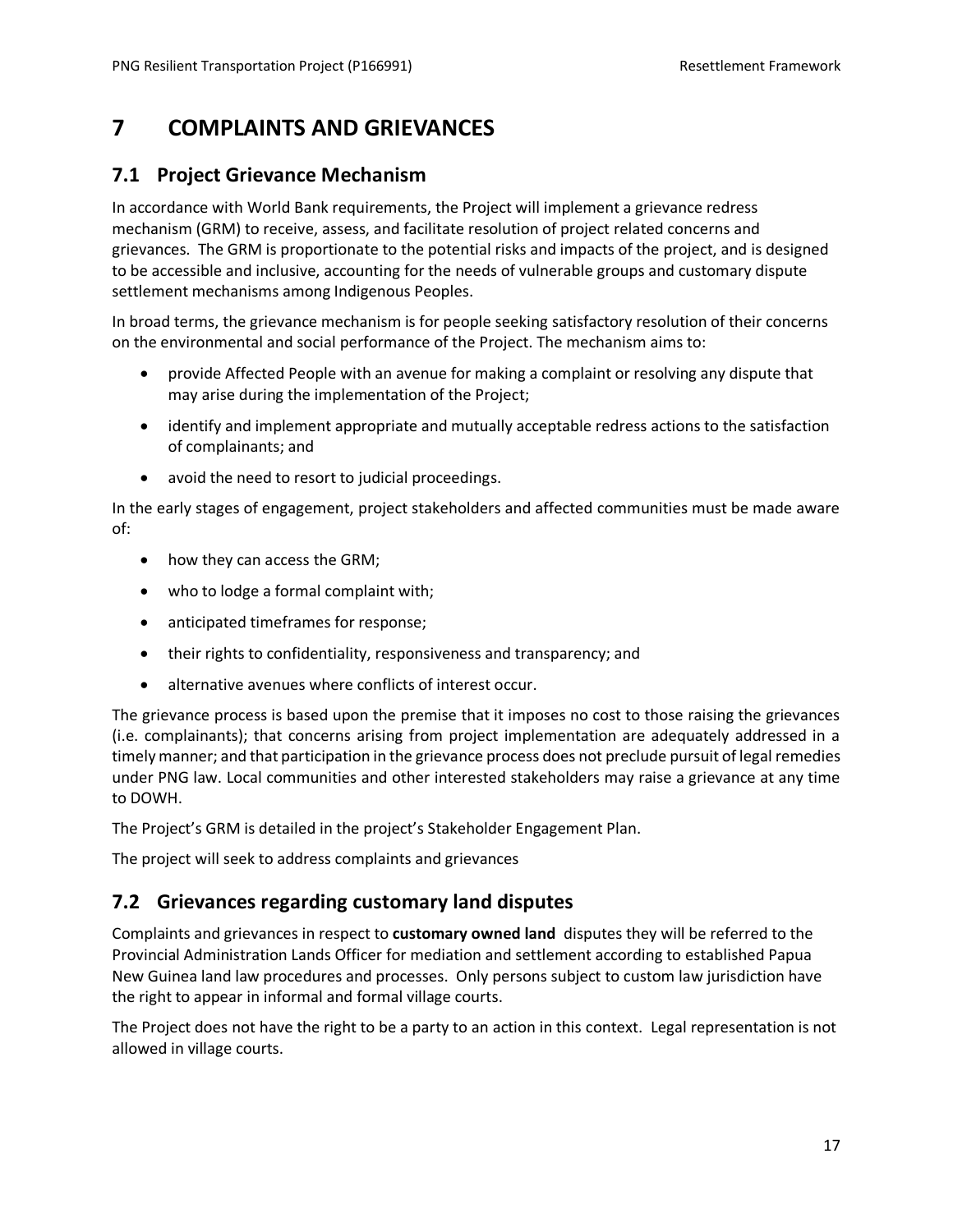# <span id="page-22-0"></span>**8 IMPLEMENTING ARRANGEMENTS**

# <span id="page-22-1"></span>**8.1 Institutional Responsibilities**

DOWH is the Executing Agency responsible for overall guidance and project implementation, including the the implementation of this RPF.

The DOWH-Project Implementation Unit (PIU), headed by a Director, with the support of the Employer's Project Manager (EPM), is responsible for overall planning, management, coordination, supervision and progress monitoring the implementation of the Project, including the Resettlement Plan preparation and implementation. The DOWH PIU, through its Social specialist/s will ensure compliance with the loan covenant, including preparation and monitoring of the resettlement plan implementation.

The DOWH PIU is also responsible for ensuring any specific measures for vulnerable households are implemented.

The Provincial and District Governments will be responsible for the payment of cash compensation for affected assets.

The works contractor is responsible for providing advance notice prior to works, assisting with in-kind compensation and payment for unforeseen damages and losses (as required). The DOWH PIU will be responsible for monitoring contractor requirements during implementation.

Key tasks and responsibilities are further outlined in Table 8.1.

| <b>Task</b>                                                  | <b>Stakeholders involved</b>                    |
|--------------------------------------------------------------|-------------------------------------------------|
| Subproject design                                            | DOWH PIU / EPM                                  |
| Public consultation and disclosure                           | DOWH PIU / EPM supported by Provincial and      |
|                                                              | <b>District Governments</b>                     |
| Survey and marking of affected areas/sites                   | DOWH PIU / EPM, supported by Provincial and     |
|                                                              | <b>District Governments and Contractor</b>      |
| Census of APs                                                | DOWH PIU / EPM                                  |
| Inventory of losses                                          | DOWH PIU / EPM                                  |
| Establish compensation rates                                 | DOWH PIU in consultation with relevant agencies |
| Consultation and agreement on compensation                   | DOWH PIU / EPM, Provincial and District         |
|                                                              | Governments and Affected Persons                |
| Prepare Resettlement Plan and land acquisition documentation | DOWH PIU / EPM                                  |
| Review and approve Resettlement Plan                         | <b>World Bank</b>                               |
| Approval and release of funds for compensation               | National or Provincial Governments              |
| <b>Verify Affected Persons</b>                               | DOWH PIU / EPM, Provincial and District         |
|                                                              | Governments                                     |
| Land acquisition, if required                                | DOWH PIU / EPM. Provincial and District         |
|                                                              | Governments                                     |
| <b>Resettlement Completion Report</b>                        | DOWH PIU / EPM                                  |

<span id="page-22-2"></span>*Table 8-1 Institutional Responsibilities*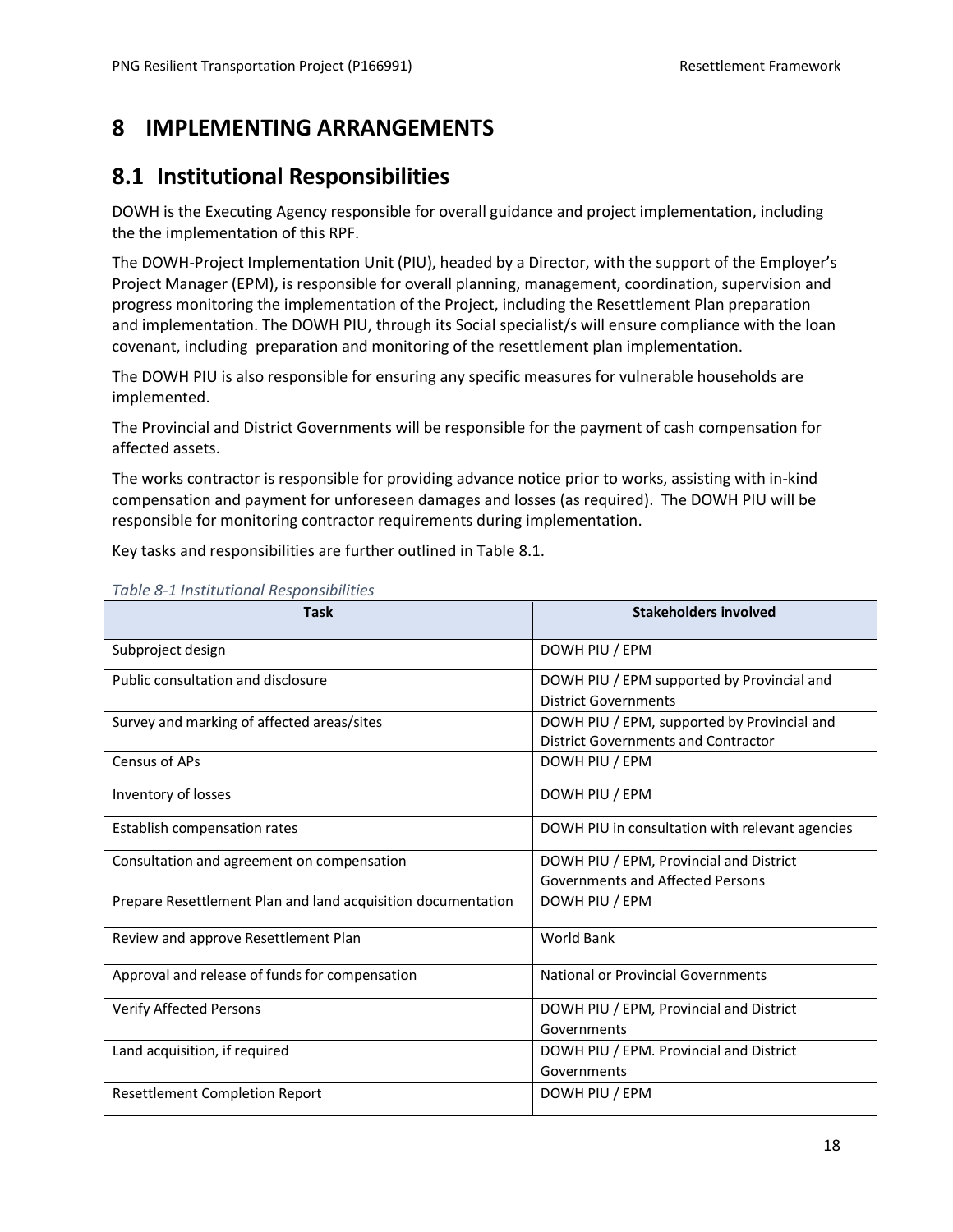| Review, Approve Resettlement Completion Report                                                                                       | World Bank                                                            |
|--------------------------------------------------------------------------------------------------------------------------------------|-----------------------------------------------------------------------|
| Civil works and construction                                                                                                         | Contractor                                                            |
| Assistance with in-kind compensation (moving structures,<br>restoring) and payment for unforeseen damages and losses, as<br>required | Contractor                                                            |
| Grievance redress                                                                                                                    | DOWH PIU / EPM, Provincial and District<br>Governments and Contractor |
| Monitoring and compliance                                                                                                            | DOWH PIU / EPM                                                        |

# <span id="page-23-0"></span>**8.2 RESETTLEMENT FUNDING ARRANGEMENTS**

An estimated budget for compensation will be prepared with the Resettlement Plan. Costs of compensation will be covered by the GoPNG.

All payments related to unforeseen construction damage (e.g. loss of economic trees and food crops) will be paid for by the Contractor.

Operational budget for resettlement planning, implementation and monitoring will be covered under the project's operational budget.

# <span id="page-23-1"></span>**8.3 MONITORING**

Monitoring arrangements will be established in the Resettlement Plan to assess the effectiveness of implementation in a timely manner. For Resettlement Plans, monitoring includes review of progress in land acquisition, payment of compensation, functioning of project grievance procedures and provision of transitional assistance, if required.

The Resettlement Plan should establish the frequency of monitoring activities. It is envisaged that this will be conducted internally by the DOWH PIU, with support from DOWH Provincial and District offices.

The DOWH PIU team will maintain proper documentation of the consultation process and keep relevant records of compensation payments for which it is responsible. DOWH PIU will also prepare and submit quarterly progress/monthly reports to the World Bank as part of the project performance monitoring particularly the process of applicable payment aspects. A project completion report will be submitted to the World Bank upon completion of the payment process.

Any issues or problems associated with the Resettlement Plan implementation that are observed in the monitoring process will be reported to the World Bank project team.

Prior to project completion, the monitoring process will assess whether living standards of displaced persons, with particularly acknowledgement of vulnerable persons, have been improved, or at least restored. If these objectives have not been achieved, DOWH shall identify, plans and implements supplemental measures necessary to achieve satisfactory outcomes.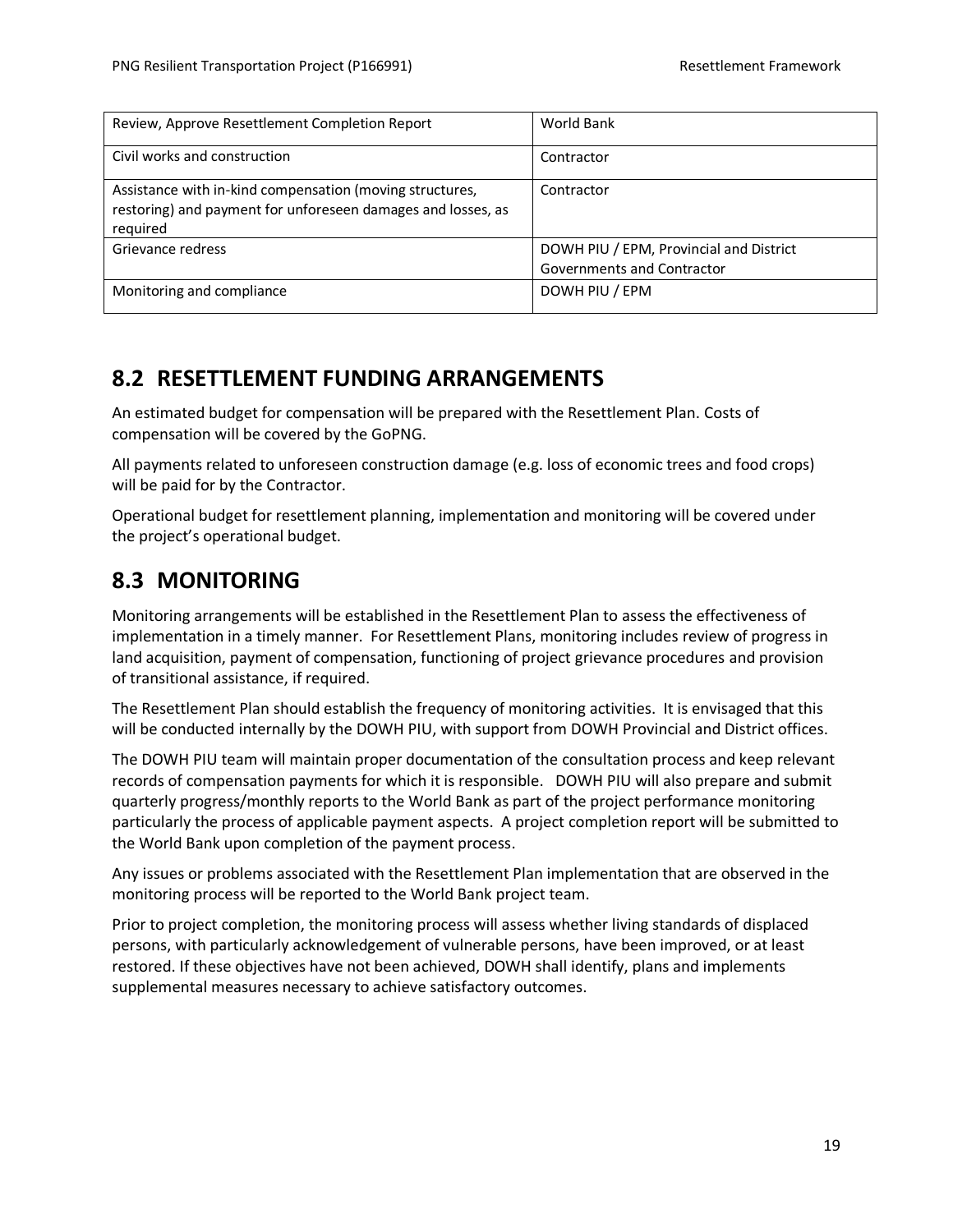# <span id="page-24-0"></span>**ANNEXURES**

### <span id="page-24-1"></span>**Annex 1. Template for a Resettlement Plan**

#### **1. Description of the project**

Provide a general description of the project and identification of the project area

#### **2. Potential impacts**

Identify:

- a) The relevant project components that relate to the displacement (i.e. road corridor, lay down areas, etc) explaining why and when the selected land must be acquired for the Project
- b) The extent of land acquisition and impacts on structures and other fixed assets
- c) Any project-imposed restrictions on land-use and access to natural resources
- d) How displacement will be minimised during project implementation, to the extent possible

#### **3. Objectives**

Summarise the main objective of the resettlement program

#### **4. Socioeconomic survey and asset inventory**

The socioeconomic survey and initial asset inventory will identify and enumerate affected persons, surveying land, structures and other fixed assets affected by the project.

As the Bank may deem relevant, additional studies on the following subjects may also be required:

- Patterns of social interaction in the affected communities, including social networks and social support systems, and how they will be impacted, both positively and negatively, by the project (e.g. traffic and road safety)
- Social and cultural characteristics of settler communities, including a description of formal and informal institutions (e.g. church youth groups, nongovernmental organisations, etc) that may be relevant to the consultation strategy and to designing and implementing resettlement strategies

#### **5. Legal framework**

Provide analysis of the legal framework, including

- The scope of compulsory acquisition and imposition of land use restriction and the nature of compensation associated with it, in terms of both the valuation methodology and the timing of payment;
- The applicable PNG legal and administrative procedures, including a description of the remedies available to displaced persons in the judicial process and the normal time frame for such procedures, and any available grievance redress mechanisms that may be relevant to the project;
- Laws and regulations relating to the responsible agencies for implementing resettlement activities; and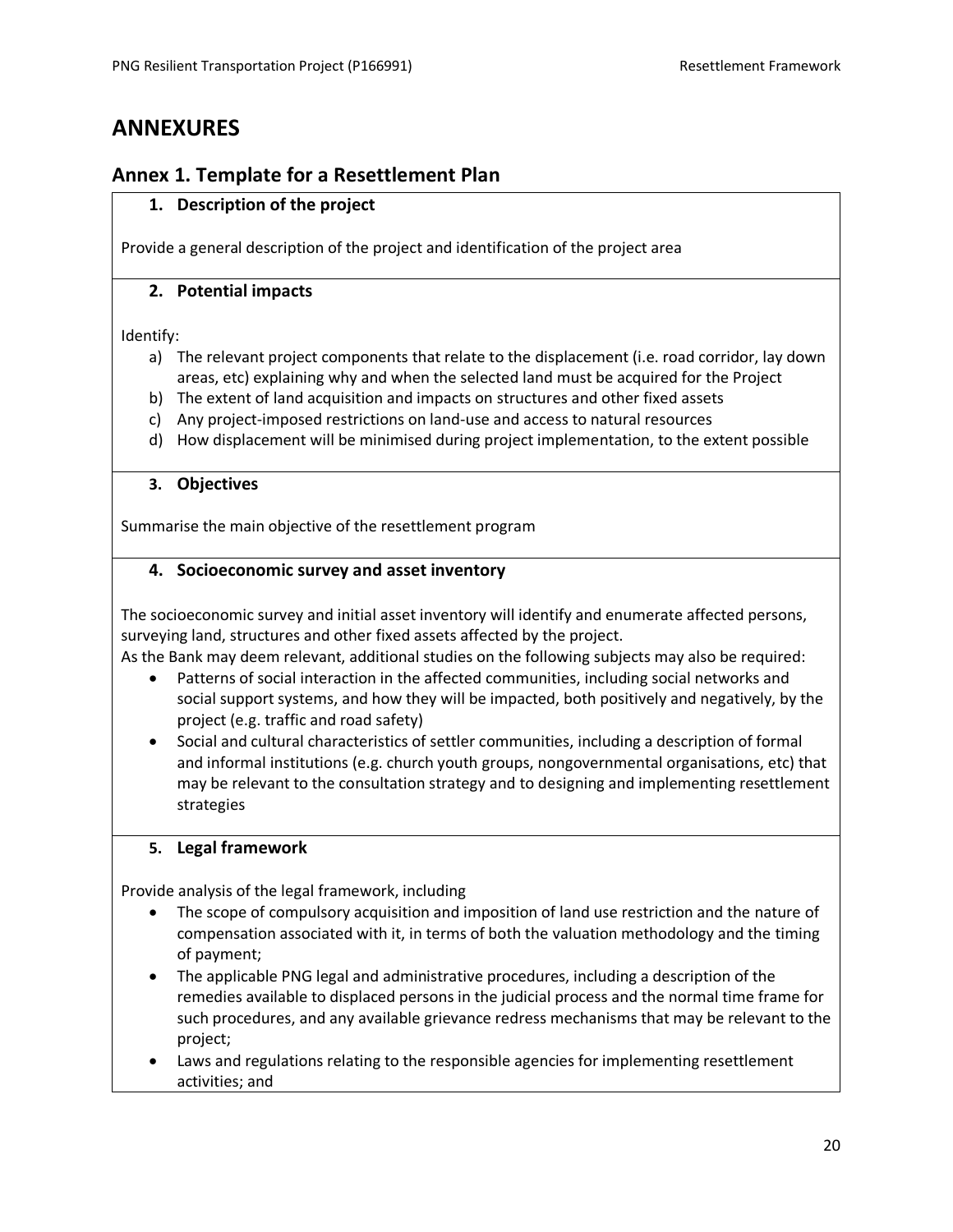• Gaps, if any, between local laws and practices covering compulsory acquisition, imposition of land use restrictions and provision of resettlement measures and ESS5, and the mechanisms to bridge such gaps.

#### **6. Institutional framework**

Summarise the findings of an analysis of the institutional framework covering:

- The identification of agencies responsible for resettlement activities and NGOs/CSOs that may have a role in project implementation, including providing support for displaced persons;
- An assessment of the institutional capacity of such agencies and NGOs/CSOs; and
- Any steps that are proposed to enhance the institutional capacity of agencies and NGOs/CSOs responsible for resettlement implementation, where relevant

#### **7. Eligibility**

Provide a definition of displaced persons and criteria for determining their eligibility for compensation and other resettlement assistance, including relevant cut-off dates.

#### **8. Valuation of and compensation for losses**

Outline the methodology to be used in valuing losses to determine their replacement cost; and a description of the proposed types and levels of compensation for land, natural resources, and other assets under local law and such supplementary measures as are necessary to achieve replacement cost for them.

#### **9. Community participation**

Summarise how displaced persons have been engaged, outlining:

- A description of the consultation strategy, including how displaced persons participated in the design and implementation of the resettlement activities;
- A summary of the views expressed and how these views were taken into account in preparing the resettlement plan;
- Institutional arrangements for communicating concerns to project authorities, including measures to ensure that vulnerable groups (Indigenous Peoples, informal settlers and women) are represented.

#### **10. Implementation schedule**

Provide an implementation schedule, summarising timeframes for displacement, and estimated start and end dates for all resettlement plan activities. The schedule should indicate how the resettlement activities are linked to the implementation of the overall project.